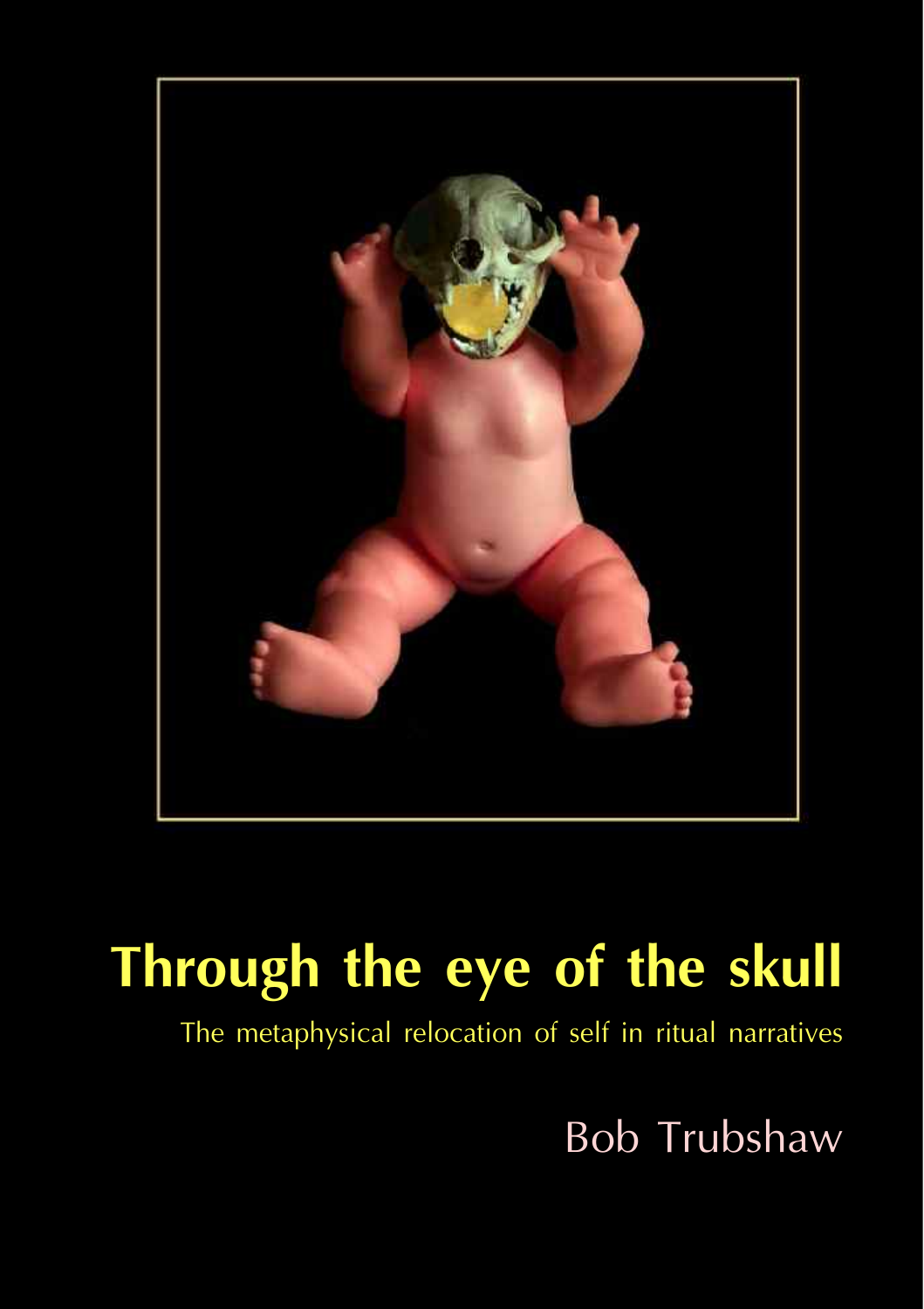Literature as diverse as Old English poems and the tales of Scottish Travellers uses the first-person to give a voice, and personality, to a diverse range of non-human artefacts. By using this device for the metaphysical relocation of self, the author's identity may become conflated with the artefact – or even a deity.

Although the direct evidence is lacking, plausibly this use of the first-person was used by Scandinavian seeresses before the Christian era. Their rites included something unmentionably 'bawdy'. Could this have been the original 'vagina monologues'? If so, this might account for the distinctive so-called 'sheela na gig' carvings on Romanesque churches.

This essay is intended to be both an investigation of Anglo-Saxon worldviews and also to offer inspiration for modern day rituals.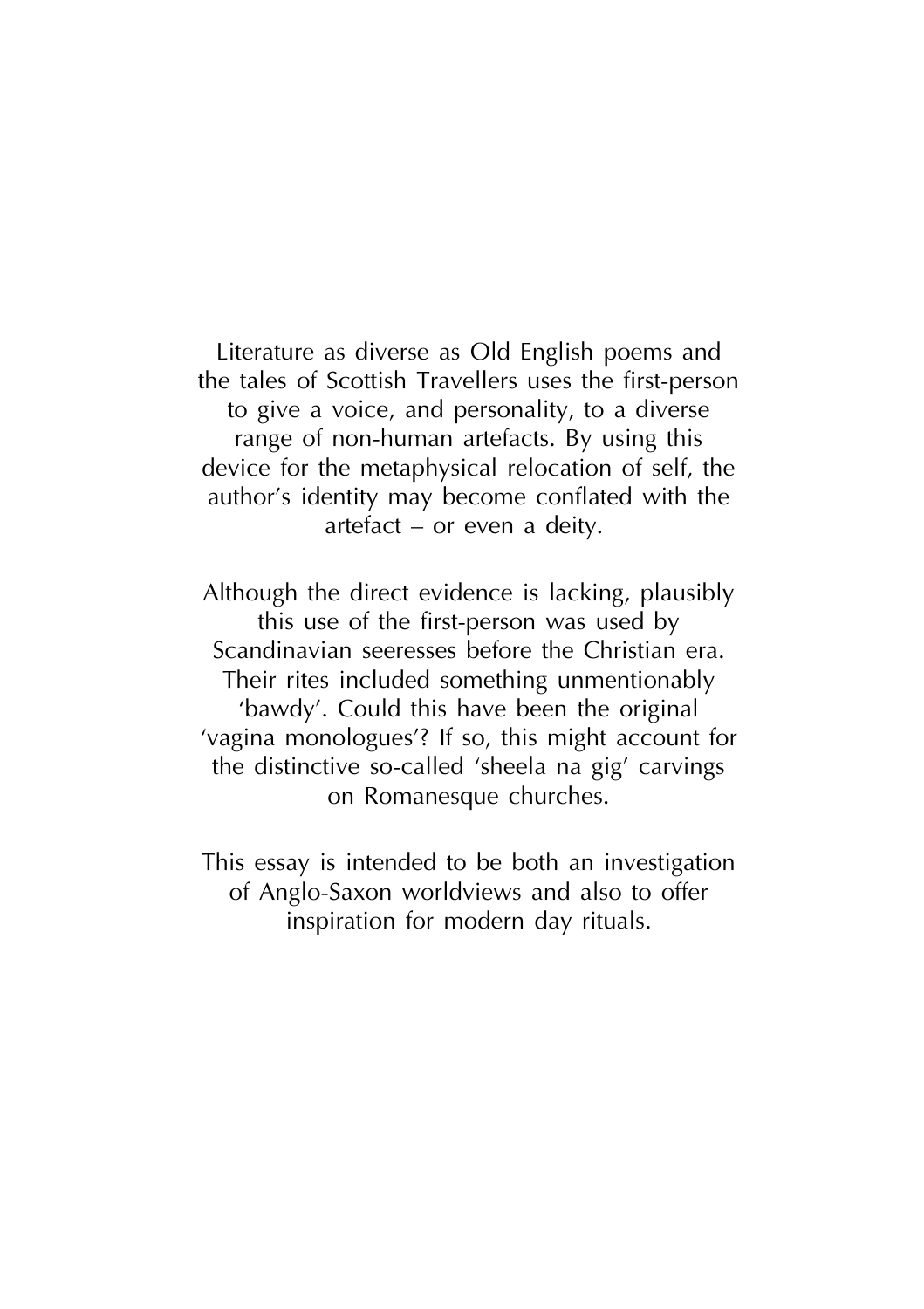The metaphysical relocation of self in ritual narratives

Bob Trubshaw



**Heart of Albion**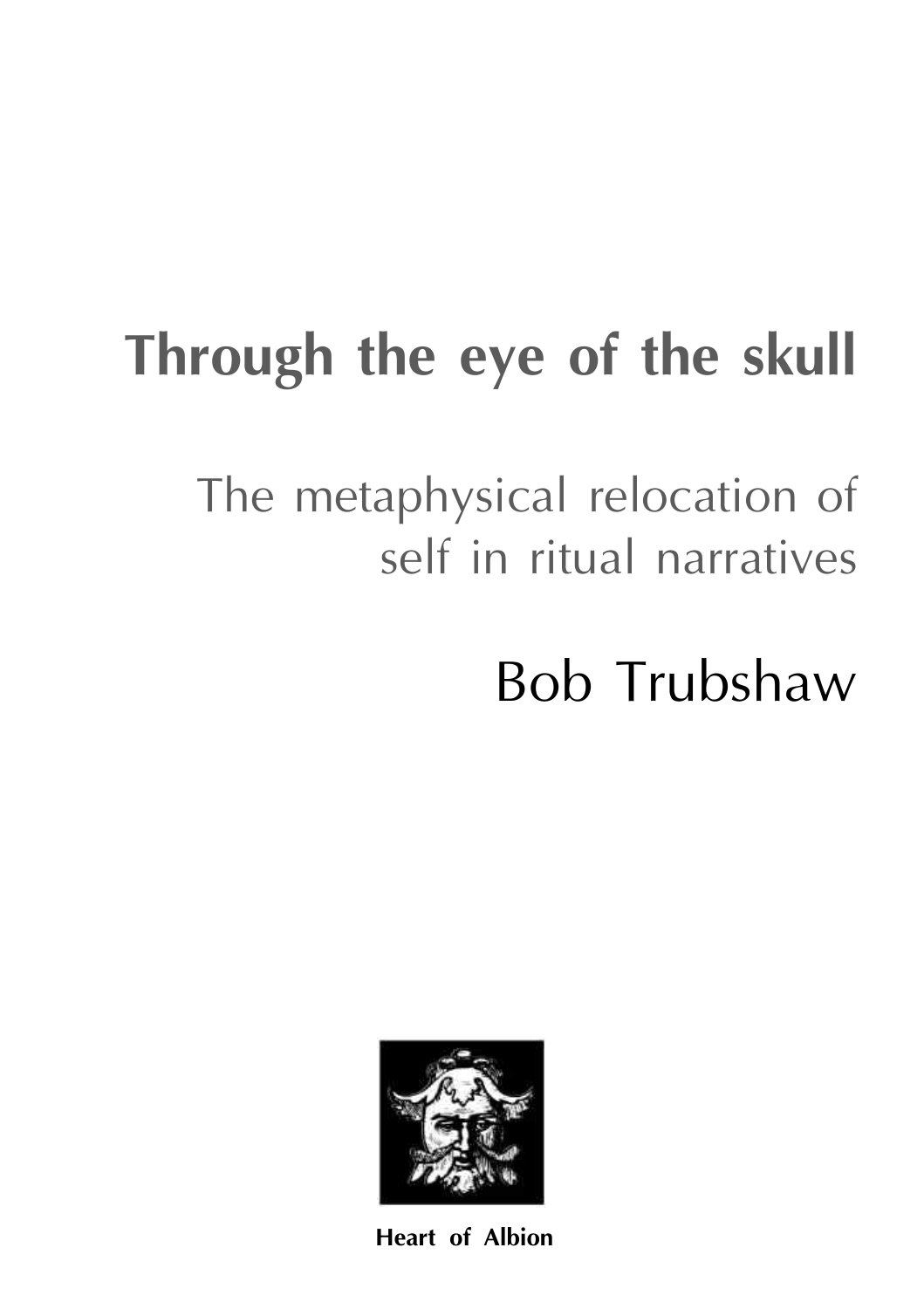the metaphysical relocation of self in ritual narratives

## Bob Trubshaw

© Copyright R.N. Trubshaw 2013 minor revisions 2020

A shorter version of this work appeared in *The Cauldron* (No.149, August 2013, p16–22).

*Front cover:* 'The Mirror of Consciousness'. Digital photograph by Bob Trubshaw taken in 2001; based on a black and white photograph taken *circa* 1980.

The moral rights of the author and illustrators have been asserted. All rights reserved. No part of this book may be reproduced in any form or by any means without prior written permission from Heart of Albion, except for brief passages quoted in reviews.

> Published as a downloadable PDF file only by: **Heart of Albion** 2 Cross Hill Close, Wymeswold Loughborough, LE12 6UJ

> > albion@indigogroup.co.uk Visit our website: www.hoap.co.uk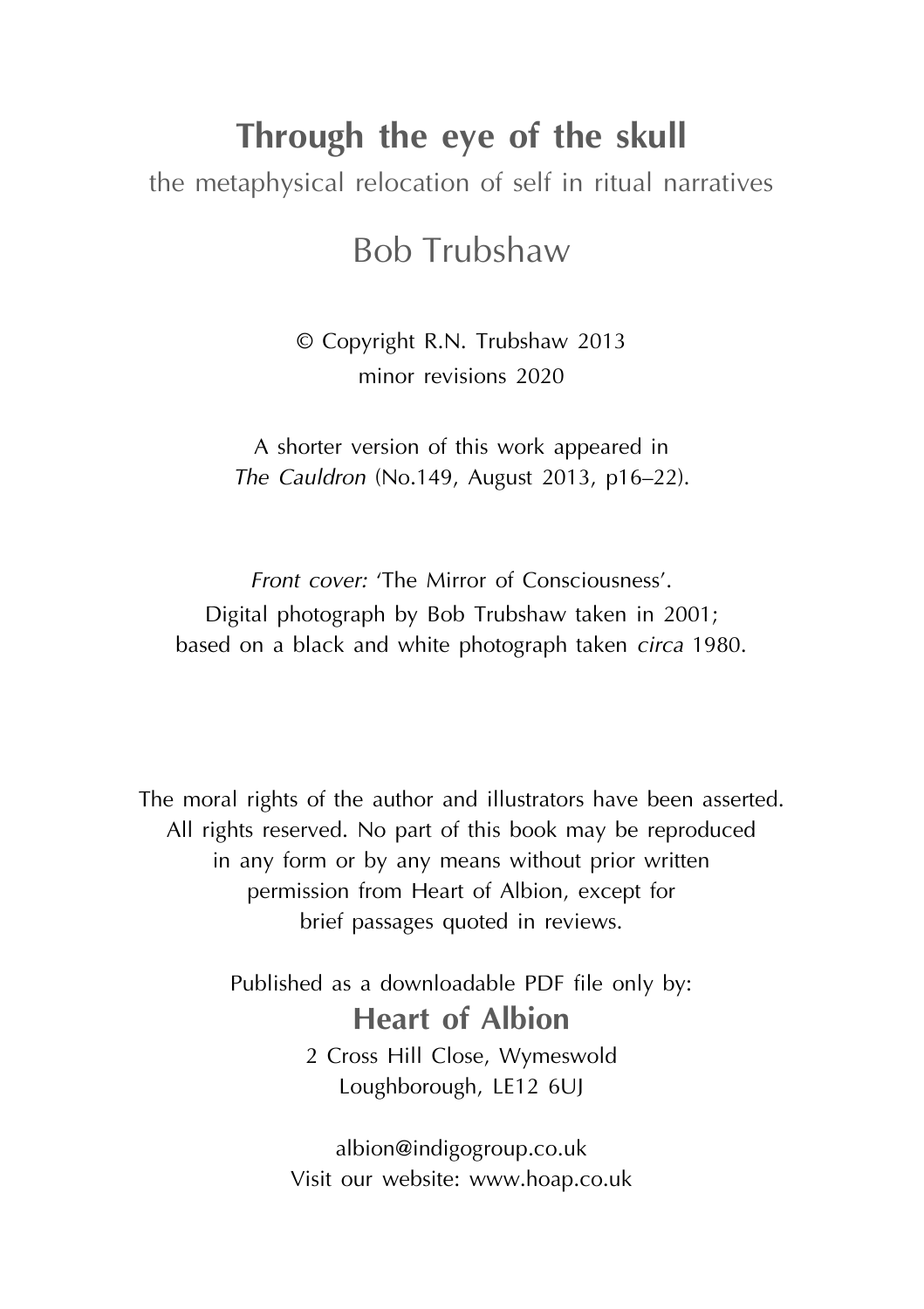In the mid-1940s, when about five or six years old, the Scottish Traveller Stanley Robertson (1940–2009) was walking one of the old roads to the west of Aberdeen with his great-aunt Maggie Stewart when they came across the skull of a dead animal. The old woman asked him what it was and he replied 'It is the skull o a deid animal like a sheep or goat.'

'Describe it tae me, bairn', the old woman said. 'Weel, it has big empty yak sockets, and teeth, and it his horns upon it, and it is covered wi little green, orange and ambier lichens, and it is sinking into the spagnum moss and being reclaimed by Nesmore [Mother] Nature.' 'Weel, that wis an awfie guid description, bairn. Noo, gang inside the riche ee [right eye] socket and tell me whit ys feel.'

I immediately wint inside the yak o the deid animal and I came tae a place where there was canyons, caverns, waterfalls, mountains and animals o as kinds and colours, smells and the rick mi tick o the inside



Left: *Maggie Stewart photographed just before 1920.* Right: *Stanley Robertson photographed around 2005.*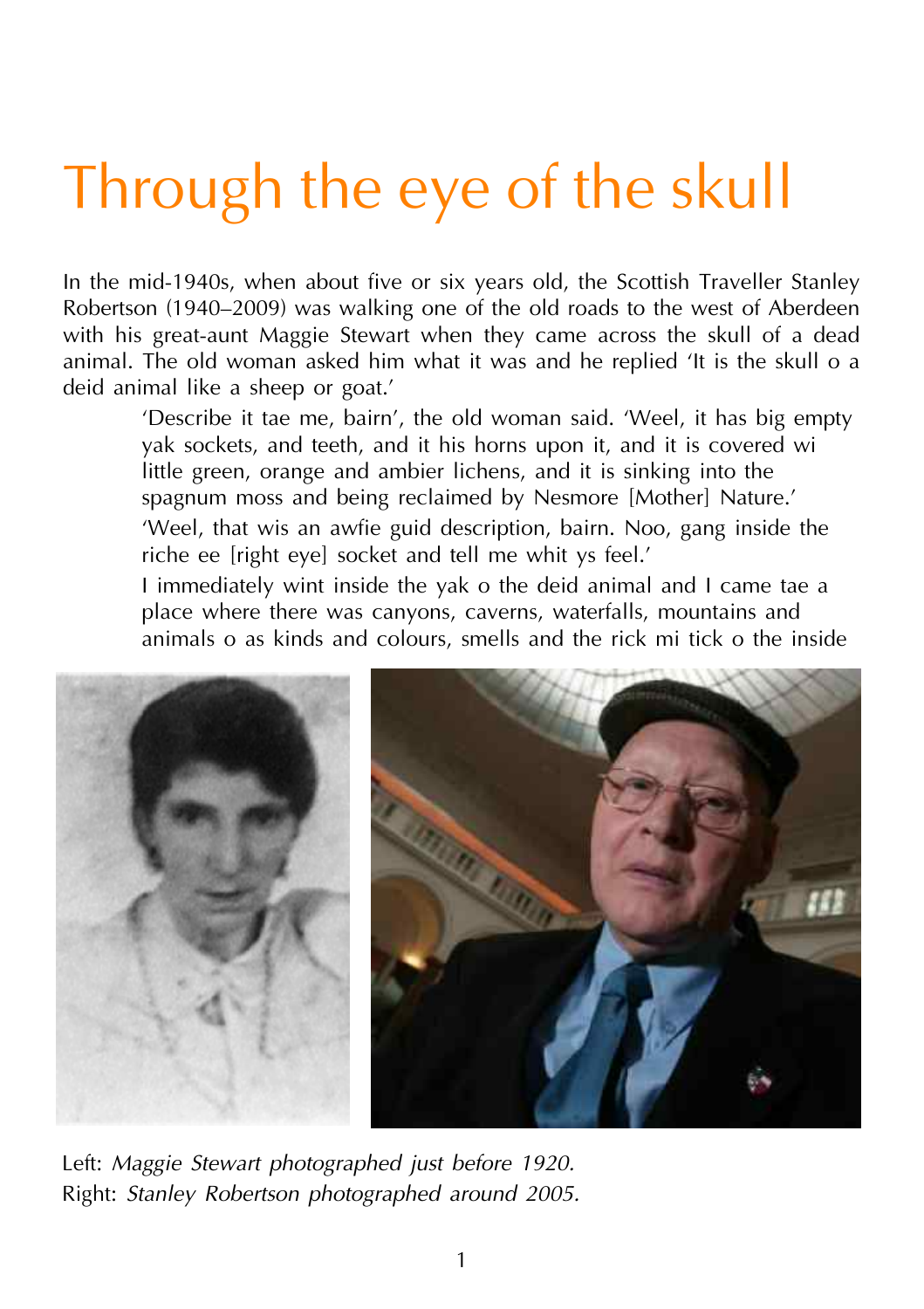

unfolded tae me and awa in the distance I heard the aud woman cae me tae come back tae her again.

(Robertson 2009: 106–7)

In all of Robertson's stories the Otherworlds are distinct from the mundane world by the thinnest of veils. The mundane landscape is the same landscape in which 'stories grow' – almost literally as Robertson retained the time-hallowed tradition of using places as mnemonics for memorising the tales. If his memory started to falter then he took himself back to the place where he learnt the story, and that brought it back to him clearly again

First of all I try to remember the actual place where I heard the story, maybe Lumphanan or someplace camping. I try to remember the setting, everything, even the smells, everything to do with the senses. (Robertson, cited Reith 2008: 91)

And it was while walking along the old roads used seasonally by his family for many generations that he most enjoyed recounting his traditional lore. Robertson has evocatively described how just one of these sites – a green lane to the west of Aberdeen known as the Old Road of Lumphanan – resonates with multiple personal and cultural associations (Reith 2008: 81–92).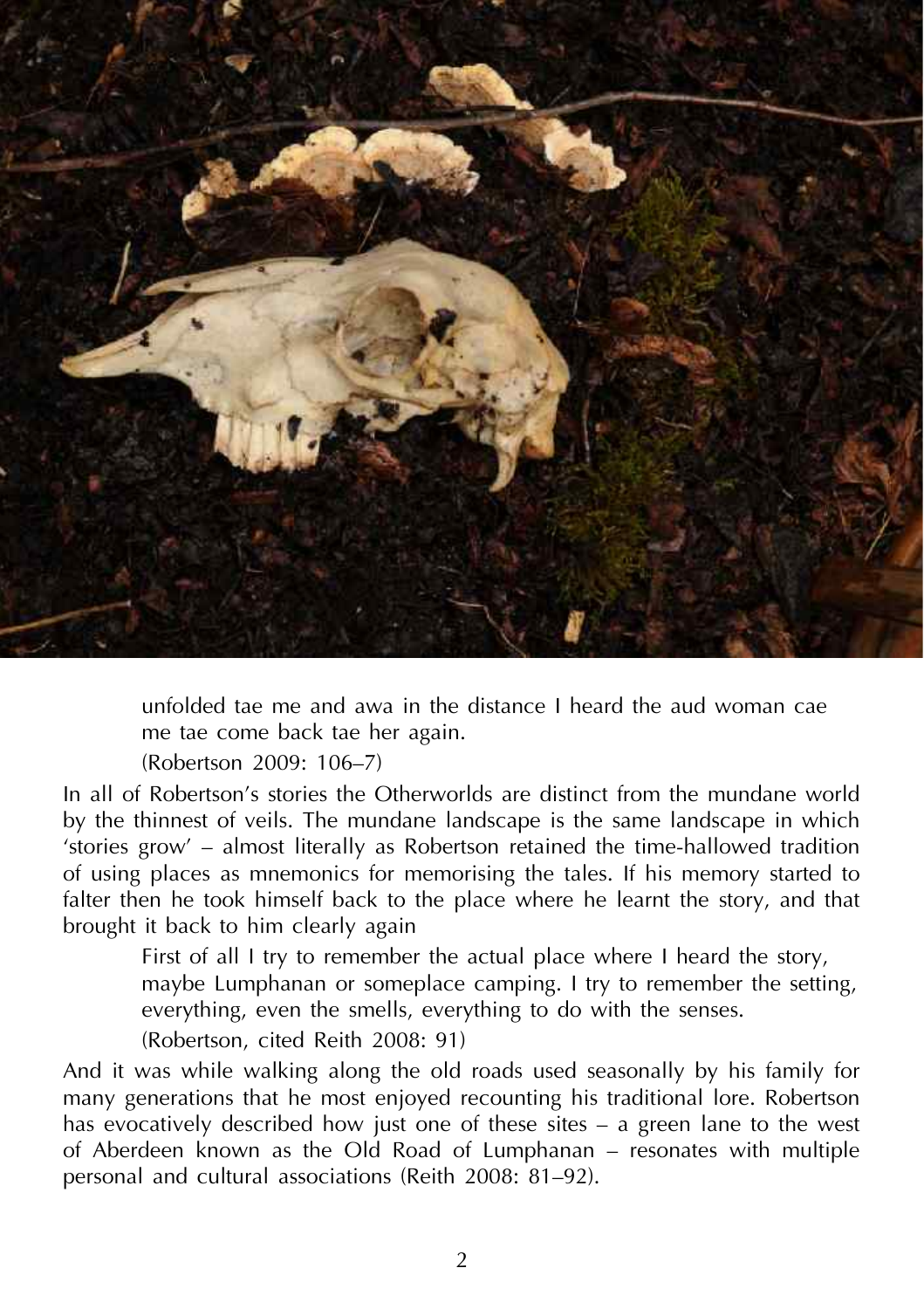Ma mither used to say that this particular land [here] between the river Dee and the river Don – and they used to say lang ago that the Don wis the warlock and the river Dee wis the witch. And this land between it wis for her bairns. This land wis oors aa richt because there's only twa hooses. But this road has been known for many, many supernatural happenings... there's a lot o happiness on this auld road. And every time I ging up it I could aye sort o feel the spirits o the past…

(Robertson 1988: 128–9)

The view through the eye of the skull which Roberston experienced as a child – what Sara Reith has called 'a methodology for the metaphysical relocation of self, one that uses a material access point to elicit a departure into "narrative time"' (Reith 2008: 83) – was extended as an adult to seeing the world from the point of view of landmark trees and other aspects of the landscape.

Clues to the possible age of this world view – whether we think of it as metaphysical, rhetorical or 'shamanic' – comes from the original sense of the Greek word *ekstasis* – 'to stand outside oneself' (although the modern English word ecstatic has a different usage). We may also want to think of the original sense of 'enthusiasm' from the Greek *enthousiazein,* which derives from *entheos*, meaning 'god within'.

# The speaking cross

Such a sense of *ekstasis* can be recognised among the small amount of Old English poetry that has come down to us  $-$  presumably a vast amount more was transmitted orally and was either never written down, or the written versions did not survive the destruction of the medieval monastic libraries by Henry VIII and lesser depredations. One work which has come down to us is known as *The Dream of the Rood*, in which the crucifixion of Christ is seen from the point of view of the cross – and this poem may, in part, be a Christianised version of a much older myth which sees the world from the perspective of the World Tree (North 1997: 275). Quotations from *The Dream of the Rood* are inscribed on the eighth century Ruthwell Cross although the oldest extant complete version is in the tenth century Vercelli Book, kept in the cathedral library of Vercelli in northern Italy. It was taken there by an Anglo-Saxon traveller, possibly a woman named Edith.

The opening verses of *The Dream of the Rood* read like a riddle as the identity of the 'I' is not revealed until line 44. Mary Rambaran-Olm has provided a fairly 'functional' translation that makes no effort to preserve stress or alliteration in the original:

Lo! I will tell of the best of dreams, what I dreamed in the middle of the night, after the speech-bearers were in bed.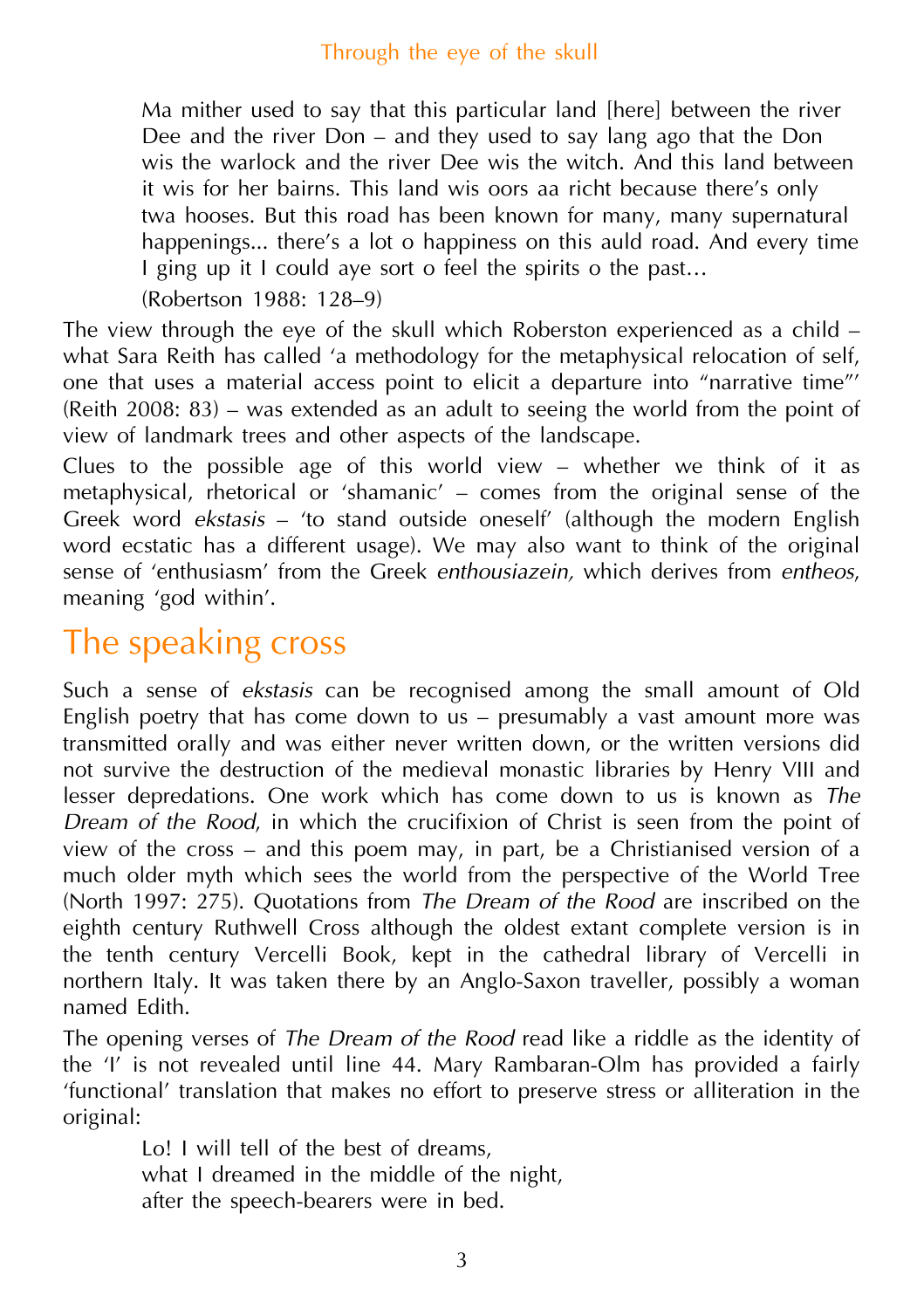*The opening of* The Dream of the Rood *in the Vercelli Book.*

none avoir pre mont force pays propo cpoters poplepantly more calons being on maps connon hyezan thyham. you've happenty layer upper and audion again movem admin of given house an plat teplan lipy have as Pypoun!) P et te fritma one esteein pelle hat more metre compute mice speper pays bijabb nevce pondon. papers are her sigt pupe vyllupre query orders Later labor by persis burns brephone still per baseding the great was gelbe sommar frozen propor stepstban feitswarm fylke bajt price yahen nype enham there or fourmed by hitebon has most surfunel my before bany band to a see the state of part prince of gailor define has be hereloon halves using men opin molders pail have major or fource Syllic par po pays beam the pynini pali you punded ma pommi za sociala ze playe epoty, patrim co pozzi ness prime sensor of synch and color commanders one be purche payables partos spring hyatyre is · paph has gelb ongyzun mather superipe sport but his squire engan freecan enthe fertiman huilpe edke pat me papisan gopique. Bejdes upot pop.<br>Japo patpan je pylose je part u bag pop bituris.

 $\sigma$ 

seemed to me that I saw a very wondrous tree lifted into the air, enveloped by light, the brightest of trees. That beacon was all covered with gold. Gems stood beautiful at the surface of the earth, there were five also up on the central joint of the cross. All those fair through eternal decree gazed [on] the angel of the Lord. [It] was certainly not a wicked person's gallows there, but holy spirits, men over the earth, and all this famous creation gazed on him. Wondrous was that tree of victory, and I stained with sins wounded sorely with defects, I saw the tree of glory, honoured with garments, shining joyously, adorned with gold. Gems had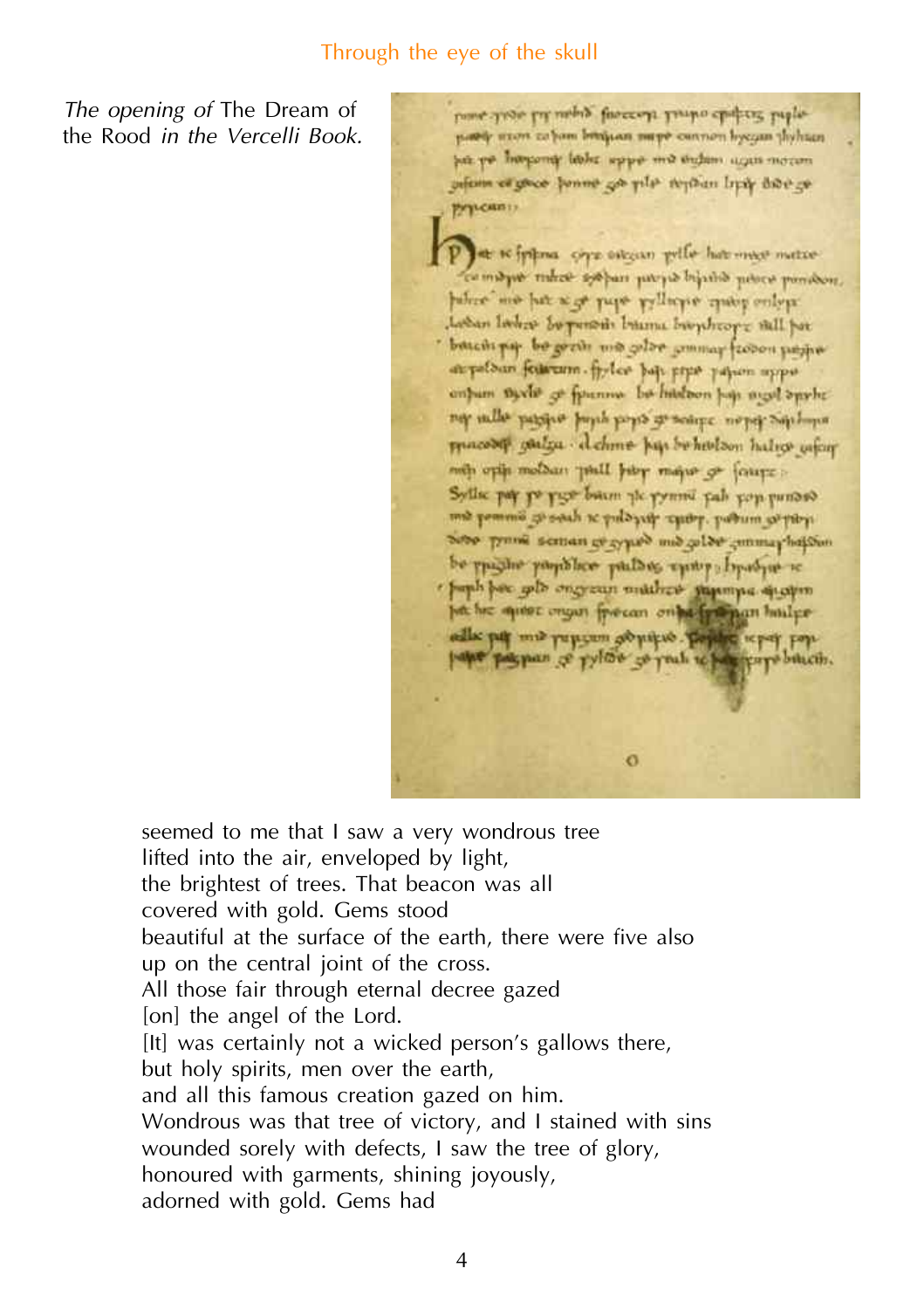splendidly covered the Lord's tree.

I was able, however, to perceive through the gold,

the ancient hostility of wretched ones, [that] it first began

t bleed on the right side. I was all troubled with grief,

I was afraid in the presence of that beautiful sight. I saw that noble beacon

change its coverings and colour; sometimes it was drenched with moisture,

soaked with the flow of blood, sometimes adorned with treasure. Nevertheless, I, lying a long time there,

gazed troubled at the Saviour's tree,

until I heard it speak.

The most excellent tree then began to speak the words:

It was years ago (that, I still remember),

that I was cut down from the edge of the forest,

removed from my foundation. Strong enemies seized me there,

they made me into a spectacle for themselves, commanded me to lift up their criminals.

Men carried me there on their shoulders, until they set me on a hill,

many enemies secured me there. Then I saw mankind's Lord

hasten with great zeal, that he wished to climb upon me.

There, I did not dare break to pieces or bow down

against the Lord's words, when I saw the surface

of the earth tremble. I was able to destroy

all the enemies, nevertheless, I stood firmly.

The young hero stripped himself then (that was God Almighty),

strong and resolute. He ascended onto the high gallows,

brave in the sight of many, there, [since] he wished to release mankind. I trembled when the man embraced me. However, I dared not bow down to the earth,

fall to the surface of the earth, but I had to stand fast.

I was raised [as a] cross. I lifted up the mighty king,

the lord of the heavens; I dared not bend down.

They pierced me with dark nails. On me, the scars are visible,

open malicious wounds. I did not dare injure any of them.

They mocked both of us, together. I was all drenched with blood,

covered from the man's side, after he had sent forth his spirit.

www.dreamofrood.co.uk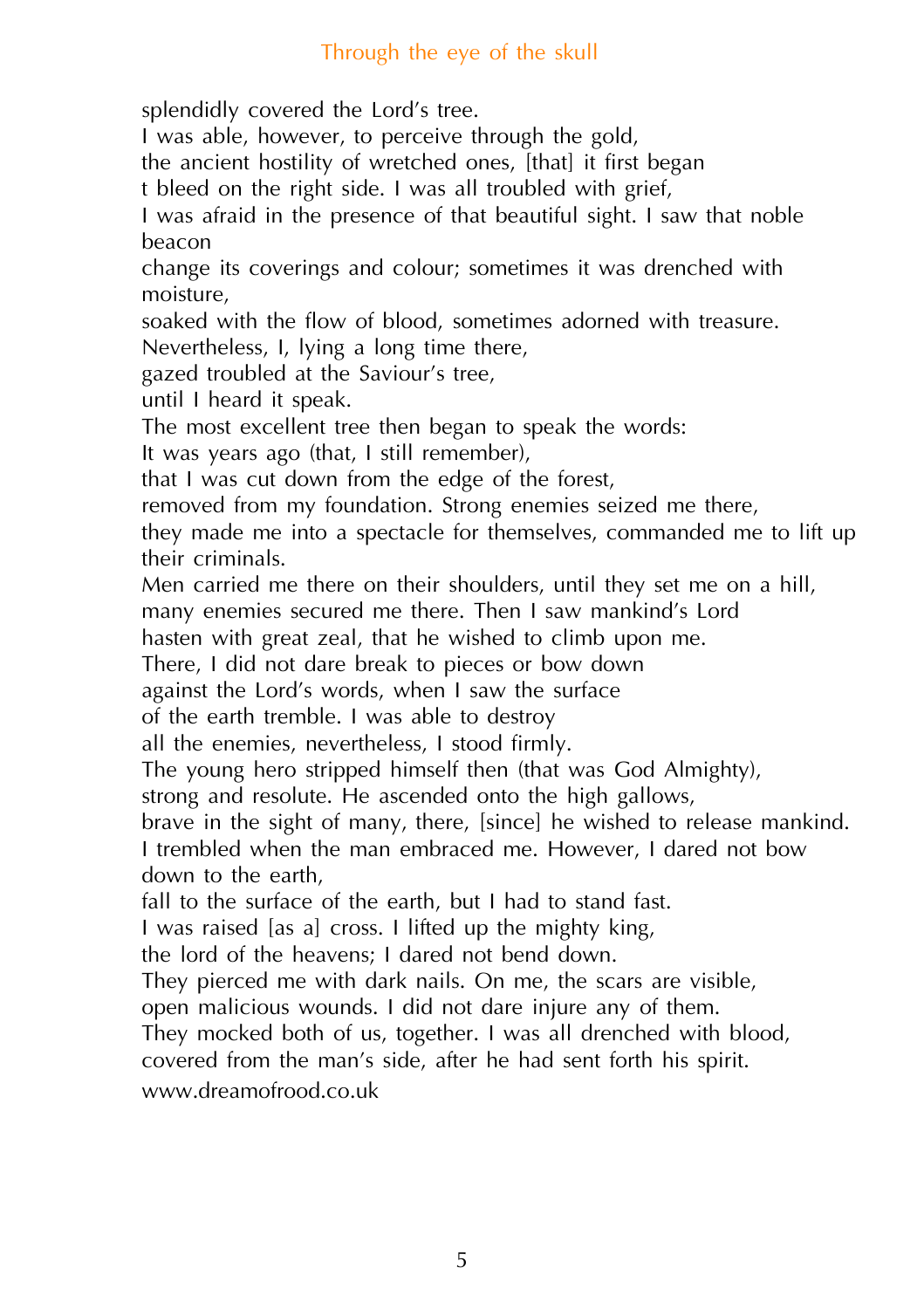Numerous other translations are available online; notably Elaine Treharne's more recent translation (www.apocalyptic-theories.com/literature/dor/medora1.html) which brings out meanings in the original Old English that contrast with Rambaran-Olm's version.

Such ambiguous first-person viewpoints are also used in several surviving Old English riddles, for example:

I am a wondrous creature: to women a thing of joyful expectation, to close-lying companions serviceable. I harm no city-dweller excepting my slayer alone. My stem is erect and tall  $-1$  stand up in bed  $-$  and whiskery somewhere down below. Sometimes a countryman's quite comely daughter will venture, bumptious girl, to get a grip on me. She assaults my red self and seizes my head and clenches me in a cramped place. She will soon feel the effect of her encounter with me, this curllocked woman who squeezes me. Her eye will be wet.\*

If this sounds a little risqué then bear in mind that the scholar Sarah Higley has suggested that another riddle – which is seeming about a woman holding a washleather to clean a cauldron – can also be parsed to give the possible double meaning of a leather dildo entering the vulva. If this is indeed the way an Anglo-Saxon listener may have construed it then it is all the more remarkable because the more risqué scenario is described in the first person – with the vulva speaking! (Higley 2003: 42–3). By way of supporting evidence Higley notes that in the Middle English of Chaucer the word *swiven* means 'fuck'. *Swiven* seemingly derives from the Old English *swifeð,* which has the sense of 'sweep' (Higley 2003: 50–1). So, after a pause for the penny to drop and you imagine how sweeping becomes shagging, could this be the reason why sweeps were, until quite recent times, significant in wedding processions and various folk customs?

Keeping with the notion of double meanings, although leaving bawdy interpretations behind us, the fragmentary Old English poem known to scholars as *The Wife's Lament* is also open to more than one interpretation. This work is conventionally thought to be the autobiographical perspective of an exiled noblewoman. However, as Sarah Semple has suggested, the text reads more convincingly as the first-person viewpoint of a dead woman in a burial mound. But the identity and even the status of that 'woman' is seemingly ambiguous.

The general mood of *The Wife's Lament* is gloomy, evoking a strong sense of emptiness and loneliness. There is a reference to a ruined defensive site – both physically decayed and evocative of a now-lost era. The woman is described as living in an 'earth cave' or an 'earth structure' – terms also used in *Beowulf* to describe the abode of the dragon – and, elsewhere in Old English literature,

onino na \*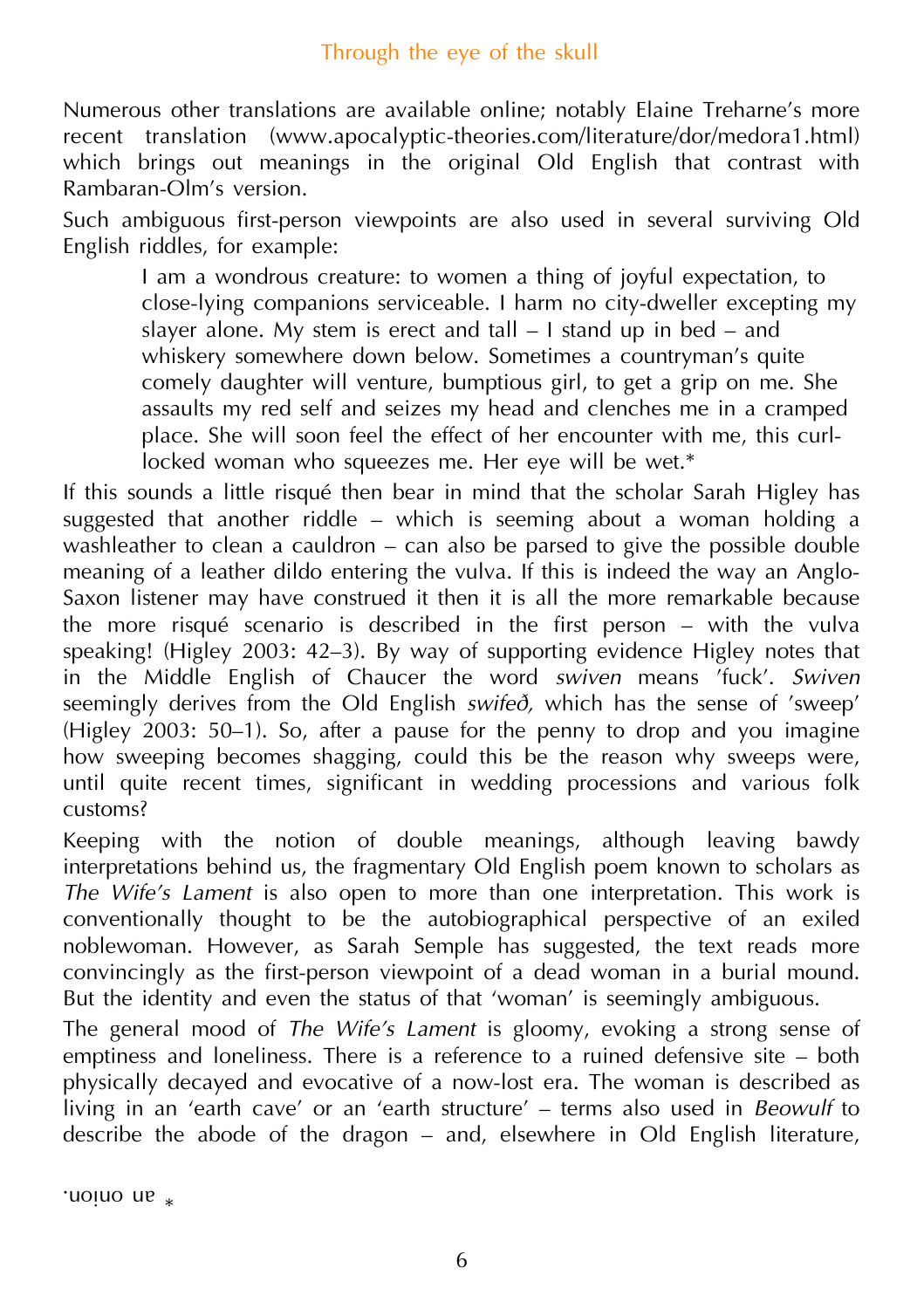

*Part of the seventh century Franks Casket with Hos on her mound to the left. The runes start* herh os sitæþ, *'Here sits Os'. Most of the casket is in the British Museum but this panel is in the Museo Nazionale del Bargello, Florence.*

dragons are specifically stated to be the guardians of burial mounds. The passage in *Beowulf* reads:

I was bidden to dwell among a thicket of trees under an oak tree in this earthen dug-out. Ancient is this earthen abode – I am quite consumed by longing – the dales are dark, the hills high, the bastioned town grievously overgrown with briars, their habitations void of pleasures. (translation Bradley 1995: 382–5)

She describes 'my friends, loved while they lived, are in earth, possessed by the grave.' (translation Semple 1998: 111)

This first-person account is seemingly that of a dead woman. This in itself is an interesting first-person viewpoint for an author to take and rather akin to Stanley Robertson's view from the eye of the sheep's skull. Semple goes on to argue that this poem may be the Christian euhemerising of legends regarding the goddess Hos sitting on the 'sorrow mound'. Her main evidence is the curious depiction on the Franks Casket of human-like figure with a horse's head and hooves sitting on a small mound – perhaps intended to be seen as a barrow. The runes around that panel of the casket start *herh os sitæþ,* 'Here sits Os' (Semple 1998: 110–11; 121– 2). If this interpretation is correct, then the apparently human posthumous viewpoint of *The Wife's Lament* is not what it seems. It is metaphor – an euhemerisation if you like – for a pagan deity 'exiled' by the christianisation of late Anglo-Saxon culture.

If so, the poet is expressing the first-person viewpoint of a deity. And, bearing in mind how little Old English poetry has come down to us, we must assume that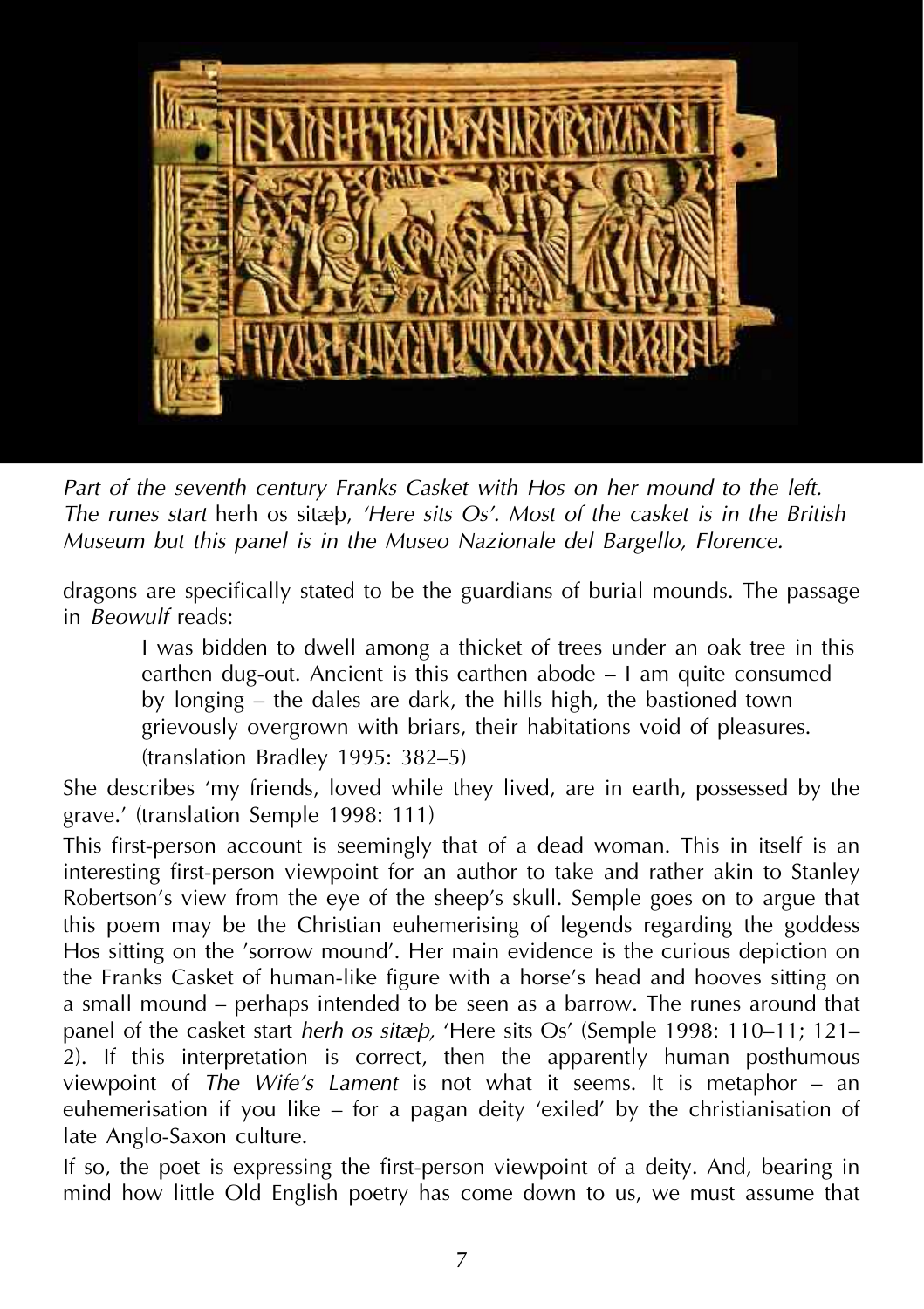

*Hos on her mound. Based on the depiction on the Franks' casket.*

the so-called *Wife's Lament* is the sole survivor of a much more established literary tradition, one which has its roots deeply in the oral bardic traditions which preceded the literacy of the Church.

The phrase *ic gefraegn* 'I have heard… ' is a common opening line to Old English poems (Raw 1978: 6; 30). One is tempted to call it a cliché but, like the word *hwaet* (which is often translated as 'Lo!' but has the implicit sense of 'Listen!') which also starts many such poems, such standard phrases are a practical way to get the attention of the audience. Equally standardised are nursery tales which start 'Once upon a time… '. However *ic gefraegn* is a quasi-autobiographical statement, without any sense of 'metaphysical relocation' that is present in *The Dream of the Rood* or *The Wife's Lament*. But it does confirm that the audiences for Old English poetry *expected* the poem to be from more-or-less fictionalised first-person viewpoints.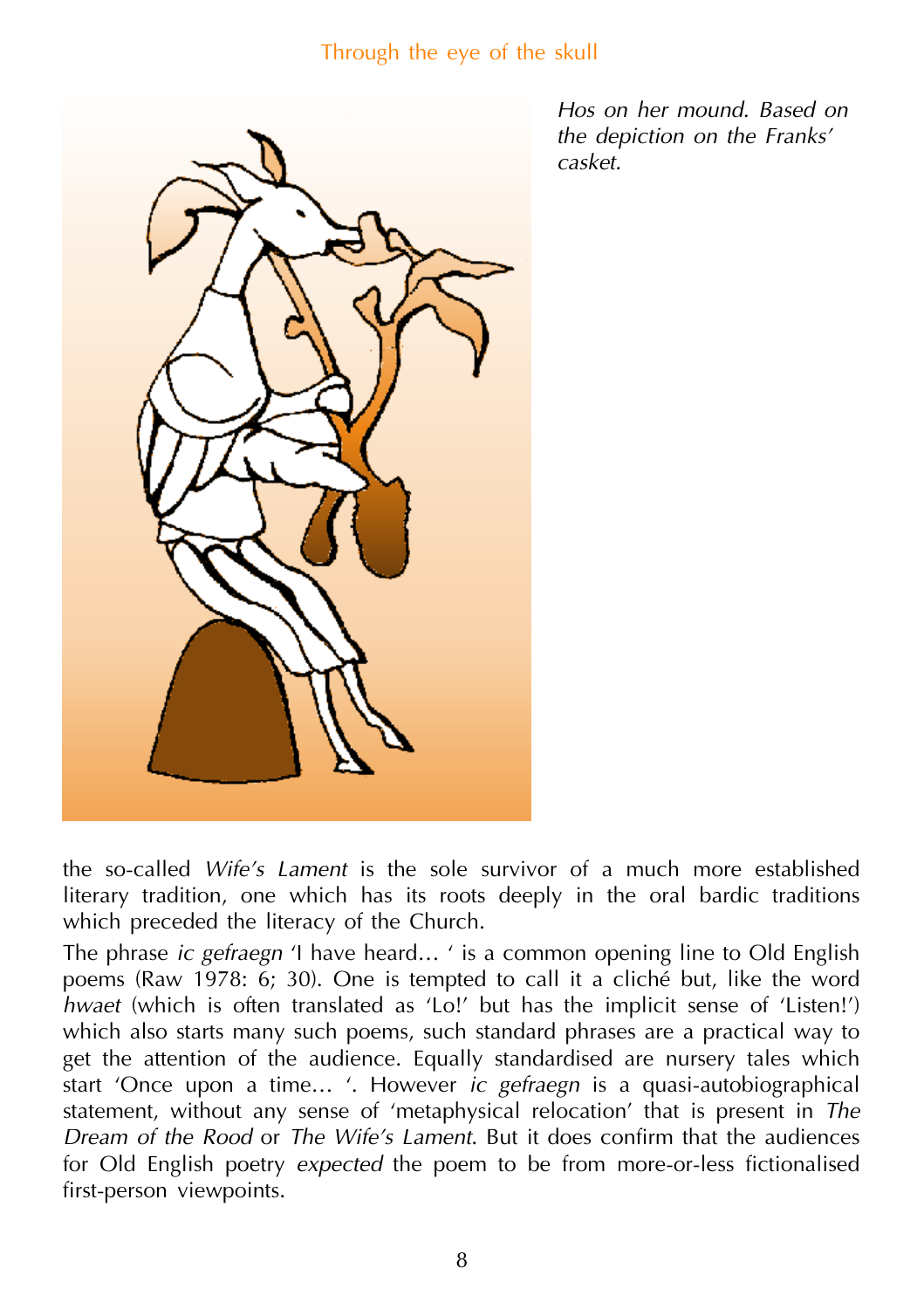There are certainly parallels in Irish literature. *The Lament of the Old Woman of Beare* is one of saddest and most evocative of the medieval Irish tales. The oldest surviving versions may go back to the ninth century. The Old Woman of Beare is also known as 'the Hag of Beare', a more literal translation of the Irish *An Cailleach Bhéara*. She seemngly mourns for the life, and youth, now in her past. There is nothing remarkable about the use of the first person in this lament – no 'metaphysical relocation of self' – but the evocative language of *An Cailleach Bhéara* has much in common with *The Wife's Lament*. Whether or not we should consider the later versions of *An Cailleach Bhéara* to be successors of a ninth century euhemerisation of a pre-Christian goddess must remain an open question. As the whole poem is a remarkably moving image of old age I will reproduce it here in its entirety. There have been a number of translations into English; this one is by Anthony Weir.

My life is ebbing: let it drain unlike the sea which flows again, The boiling, unbegotten sea. I whose gown was always new am now so pitifully thin that this old shift will outlive me. They want only money now. When I was young, love was what I wanted – and so richly got. People then were generous, and in return they asked a lot. They ask and give so little now. I had chariots and horses then, given by admiring kings. I drank mead and wine with them. Now among old onion-skins of withered women I drink whey, myself a withered onion-skin. My hands are bony now, and thin; once they plied their loving trade upon the bodies of great kings. My hands are bony, wasted things, unfit to stroke an old man's head, much less a young man's glowing skin Young girls are happy in the Spring, but I am sad and worse than sad, for I'm an old and useless thing. Nobody round me is glad; My hair is grey and going thin.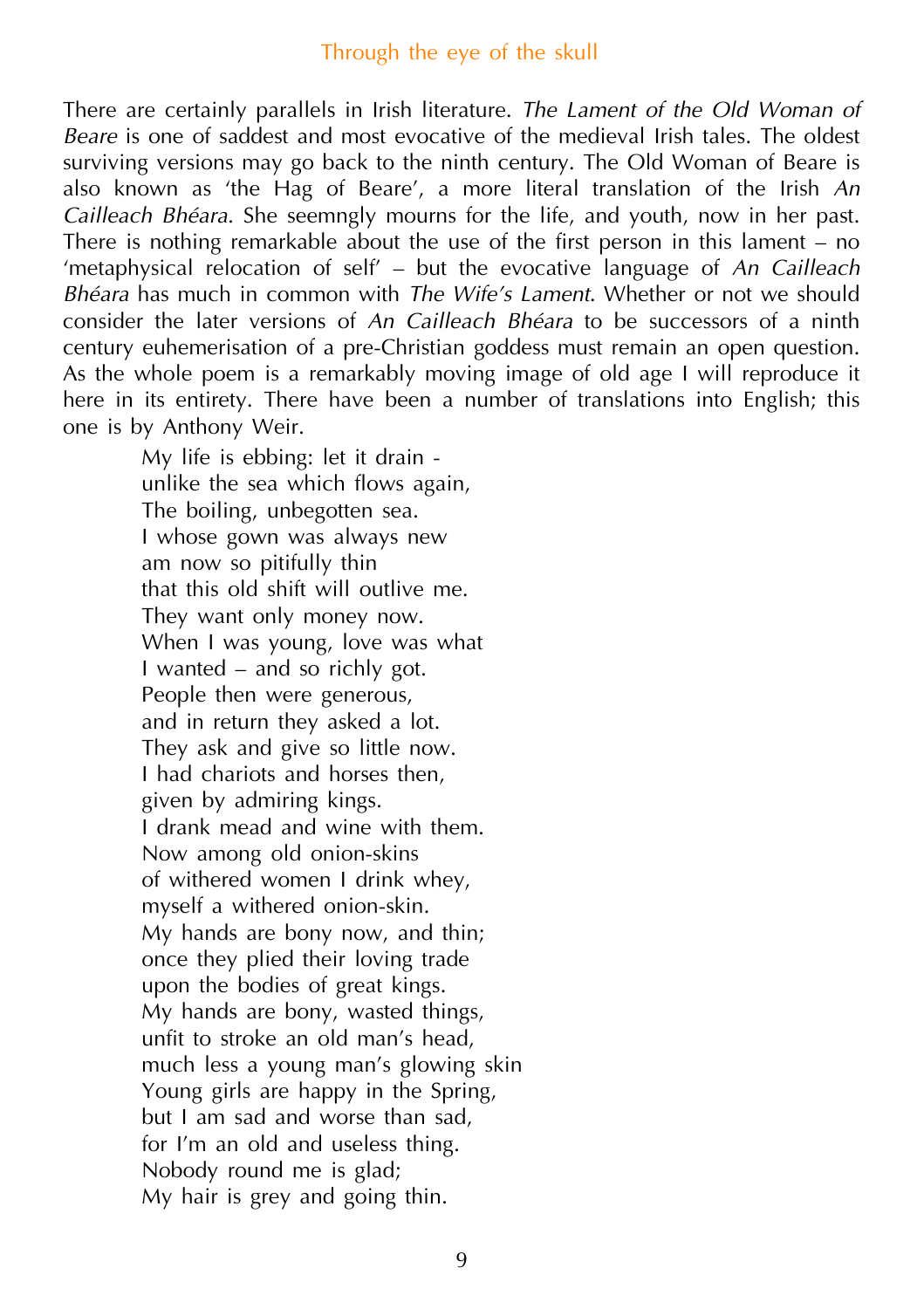My veil conceals what is well hid. I once had bright cloth on my head and went with kings - now I dread the going to the king of kings.

The winter winds ravish the sea. No nobleman will visit me no, not even a slave will come. It's long ago I sailed the sea of youth and beauty wantonly. Now my Passion too has gone. Even in Summer I wear a shawl It's many a day since I was warm. The Spring of youth has turned to Fall. Wintry age's smothering pall is wrapping slowly round my limbs. My hair's like lichen, my paps like galls. I don't regret my lust and rage, for even had I been demure I still would wear the cloak of age. The cloak that wooded hillsides wear is beautiful; their foliage is woven with eternal care. I am old: the eyes that once burned bright for men are now decayed: the torch has burned out its sconce. My life is ebbing; let it drain unlike the sea which flows again, the man-torn and tormented sea. Flow and ebb: what the flow brings the ebb soon takes away again - the flow and the ebb following. The flow and the ebb following: the flow's joy and the ebb's pain, the flow's honey, the ebb's sting. The flow has not quite flooded me. There is a recess still quite dry though many were my company. Well might Jesus come to me in my recess - could I deny a man my only hospitality? A hand is laid upon them all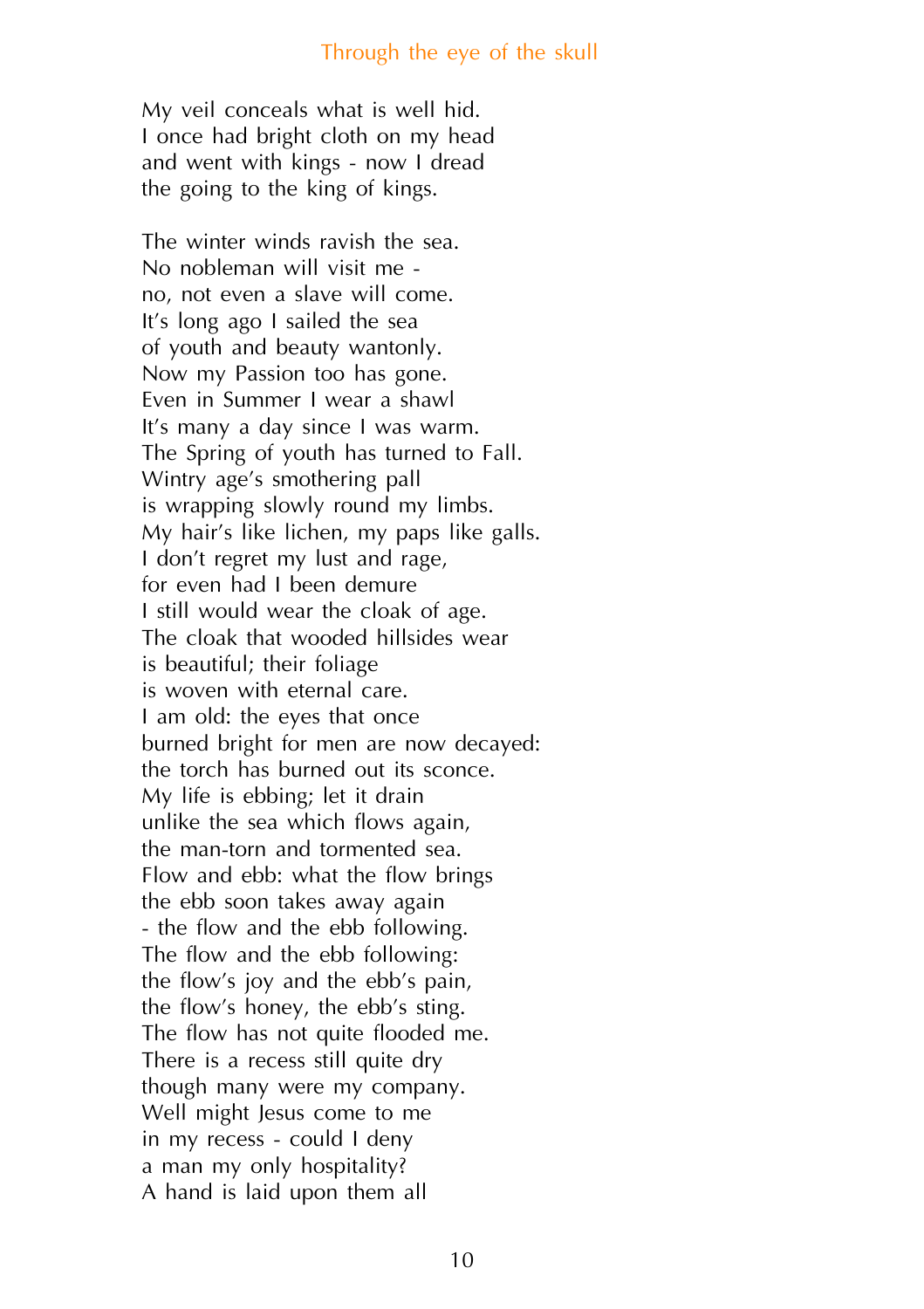whose ebb always succeeds their flow, whose rising sinks into their fall. If my veiled and sunken eyes could see more than their own ebb there's nothing they would recognise. Happy the island of the sea where flow always comes after ebb: What flow will follow ebb in me? I am wretched. What was flow is now all ebb. Ebbing I go. After the Tide, the Undertow. (source: www.beyond-the-pale.co.uk/lament.htm)

### The 'I' in Irish

Such 'straightforward' use of the first person is common in early Irish literature. Those who want to follow up on this remark should track down the poems about Mad King Sweeney and rather substantial numbers of poems attributed to monks and hermits. Such conventional use of the first person is not my interest here. Rather I want to continue with the more dramatic 'metaphysical relocation of self' identifiable in Old English literature.

However it is not unique to Old English. Staying for the moment with Old Irish literature, something of the same *ekstasis* and *enthousiazein* underpins the rhetorical device of the medieval Irish *Song of Amhairghin* (often anglicised as Amergin*)* which declares:

I am a wind on the sea, I am a wave of the ocean, I am the roar of the sea, I am a bull of seven battles, I am a hawk on the cliff, I am a teardrop of sunlight, I am a gentle herb, I am a boar enraged, I am a salmon in a pool, I am a lake in a plain, I am the vigour of man I am the meaning of poetry, I am a spear on the attack (pouring forth combat), I am the god who fires your mind.

Who lights the mountain's stony places? Who announces the ages of the moon?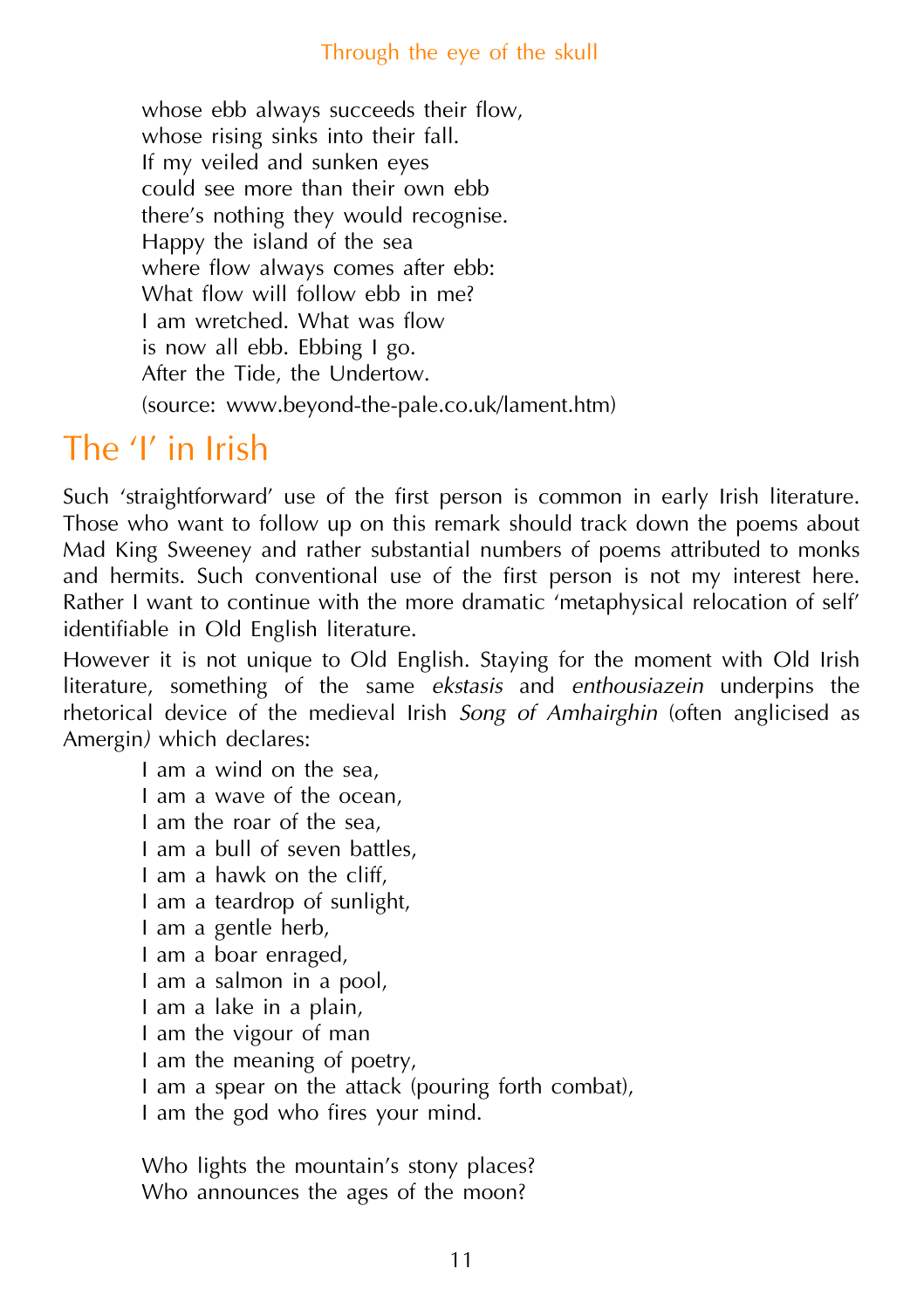*A drawing of the facade of West Kennett long barrow, Wiltshire, made during 1981 and inspired by my first encounter with Robert Graves' translation of* The Song of Amergin.



Who tells the place where the sun will set? Who calls the cattle from the Sea King's house? On whom do the cattle of the Sea King smile? Which troop, which god takes a knife through gangrene? Penalties in a spear - enchantments of wind? (translation Graham 2010)

This form is echoed in the Welsh *Book of Taliesin.* Although the oldest extant version is from the fifteenth century, the idiom suggests it evolves out of the same tradition as the *Song of Amhairghin*:

I have been a blue salmon. I have been a dog; I have been a stag; I have been a roebuck on the mountain. I have been a stock, I have been a spade I have been an axe in the hand; I have been a pin in a forceps,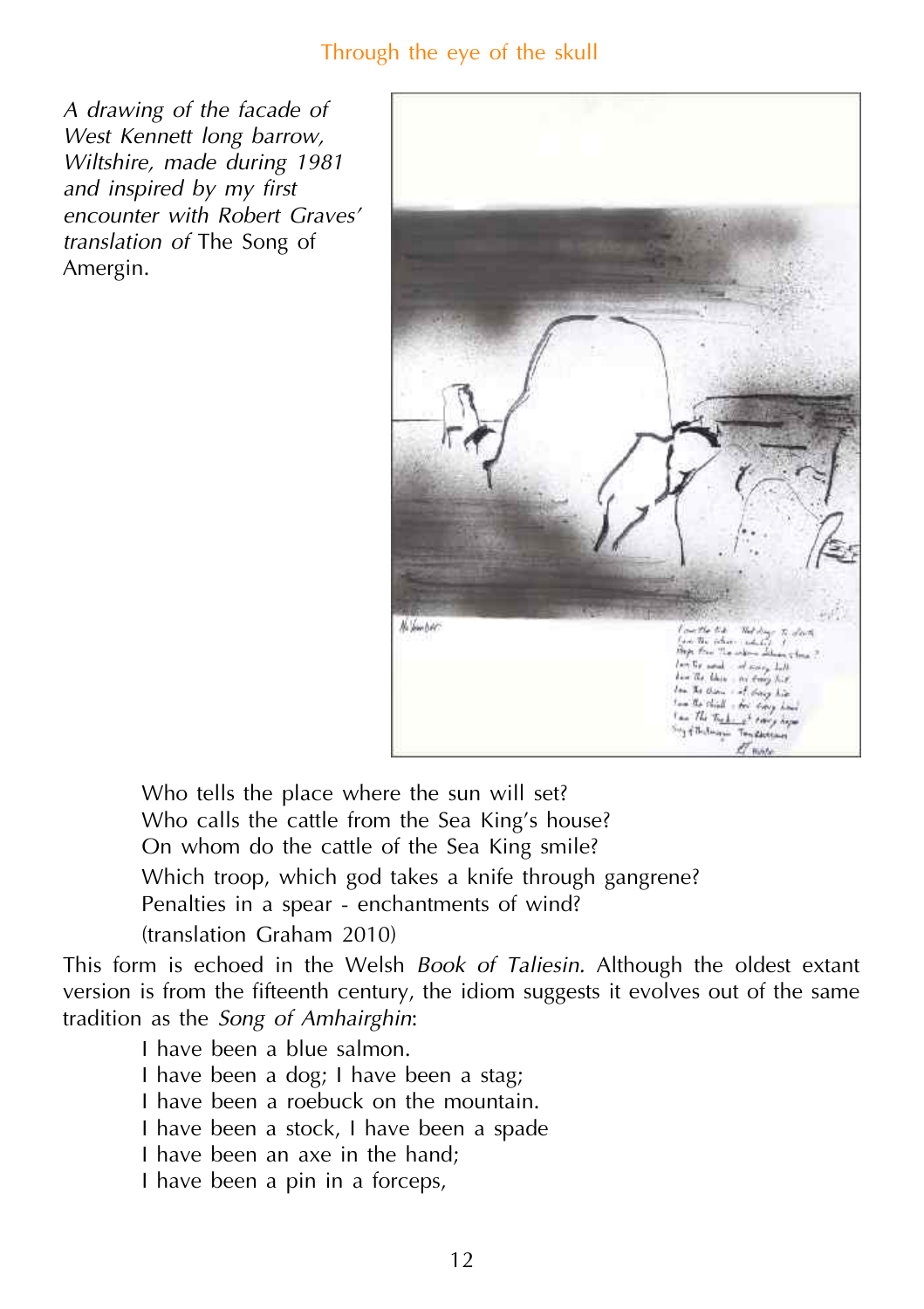A year and a half; I have been a speckled white cock Upon hens in Eiddyn. I have been a stallion over a stud. I have been a violent bull, I have been a buck of yellow hue, As it is feeding. (translation Graham 2010)

From roughly the same time as the *Book of Taliesin*, but again showing much older roots, is *The Battle of the Trees* or *Cad Godeu*. This is attributed to Taliesin and begins with the series of transformations undergone by him. The surviving texts use Irish in a manner which has been described as 'perplexing'. The following translation combines a scholarly and fairly 'literal' version of the complex metaphorical images with a much less scholarly version which attempts to get the 'sense' or 'flavour' of the original. I have omitted two lines where the literary allusions no longer impart any sensible meaning.

I have been a raindrop. I have been the brightest of stars. I have been a word in a book, I was conceived in that book. I have been the light of lanterns For a year and a day. I have been a steadfast bridge Over three score rivers. I have been an eagle in flight. I have been a coracle in the seas. […] I have been a sword in the grasp of the hand. I have been a shield in battle. I have been a string in a harp Disguised for nine years in bubbling water. I have been a sprig in the fire. I have been tree in a thicket. (translation adapted from Graham 2010 and Clouter 2003)

Note the remark 'I was conceived in [a] book' – the recognition that Taliesin thinks of himself as, if not a 'fictional character', then someone whose 'life' is very much part of the literary tradition. Even post-modern authors are rarely so reflexive!

Poems in medieval Welsh attributed to Taliesin abound in these 'I was… ', 'I have been… ' and 'I am… ' constructions. Gregory Clouter has provided translations of *The Chair of Taliesin, The Ox-pen of the Bards, The Elegy of Uther Pendragon*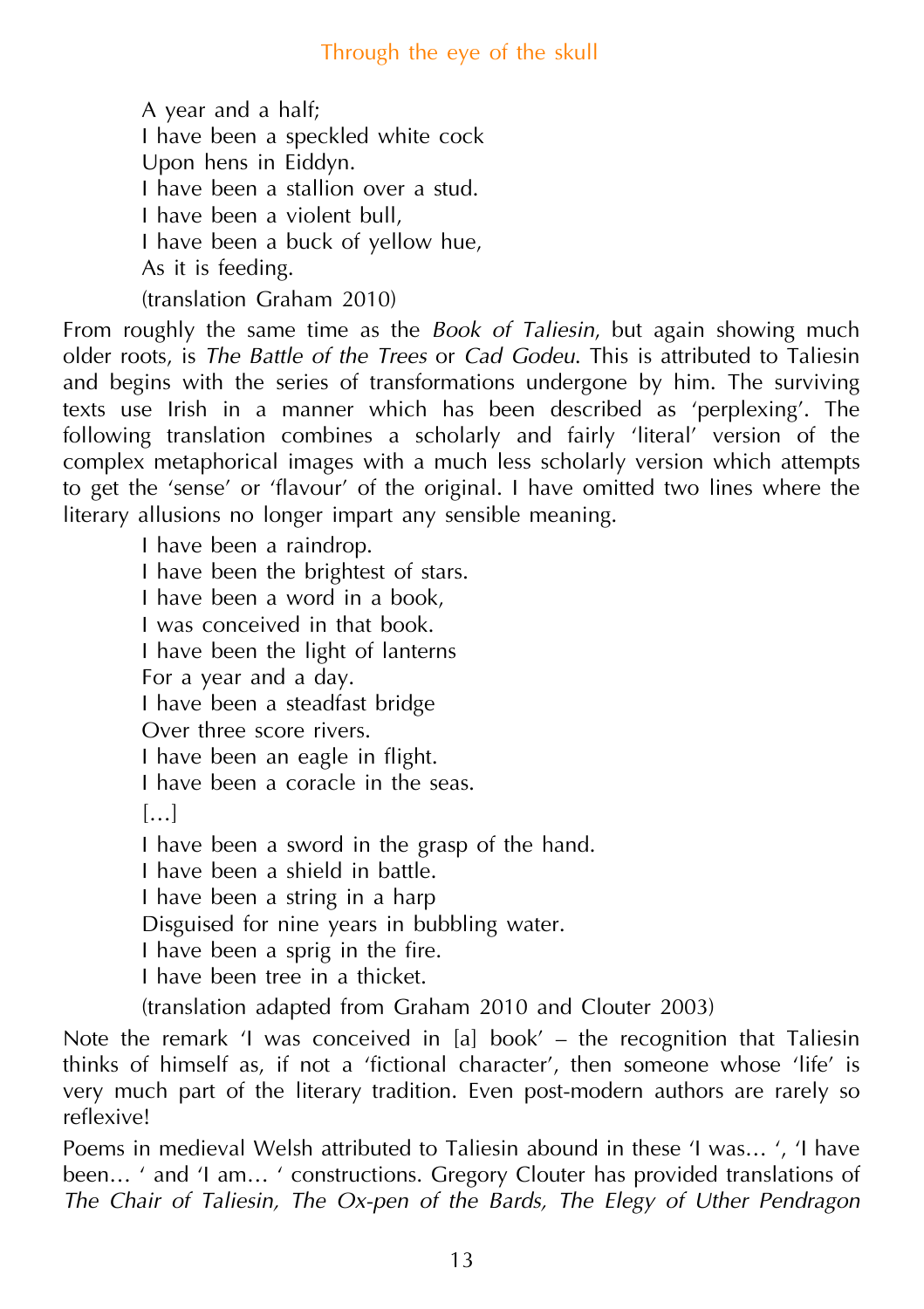and *The Contention of the Bards*. (Clouter 2003: 193–200). Each is worthy of quoting in full but copyright restrictions prevent me. I will simply sample one or two lines from each of the first three:

'I am he who animates the fire to the honour of the god Dovydd… '

'I am a skilful composer, I am a clear singer, I am a tower.

I am a druid, I am an architect, I am a *Vate*, I am serpent… '

'I am the master of the harp, the pipe, and the crooth.

I am the mighty enchanter, privileged on the covered mount.'

The extent to which this literary device entered Christian literature is revealed from the last of these four. Different verses commence:

'I was in Canaan when Absalom was slain.

'I have been in Asia with Noah in the Ark.'

'I strengthened Moses through the water of Jordan.'

although, in the final line, we are left in no doubt about the identity of the 'I':

'I was originally little Gwion, at length I am Taliesin.'

## 'I' was there back then

Temporal omnipotence is also to the fore in the oldest example of such firstperson proclamations known to me. This is a hymn from the Egyptian Ptolomaic period (305–30 BCE) in which Isis says:

I separated the earth from the heaven

I showed the paths of the stars

I regulated the course of the sun and the moon

I devised the activities of seamanship

I made what is right strong

Similar first-person pronouncements continue in the apocryphal *Gospel of Thomas* (composed 60–140 CE) where Jesus states 'I am all: from me all came forth, and to me all has reached.' There is also a Gnostic hymn from the Nag Hammadi library dated to well before 350 CE which starts:

For I am the first and the last.

I am the honoured and the scorned,

I am the harlot and the holy one.

I am the wife and the virgin.

I am the mother and the daughter.

I am the members of my mother.

Interestingly this Gnostic hymn is once again from the *female* viewpoint – that of Eve.

Eve is part of the biblical creation myth. Interestingly, the Scandinavian counterpart, the saga known as *Völuspá*, is 'channelled' by an unnamed seeress.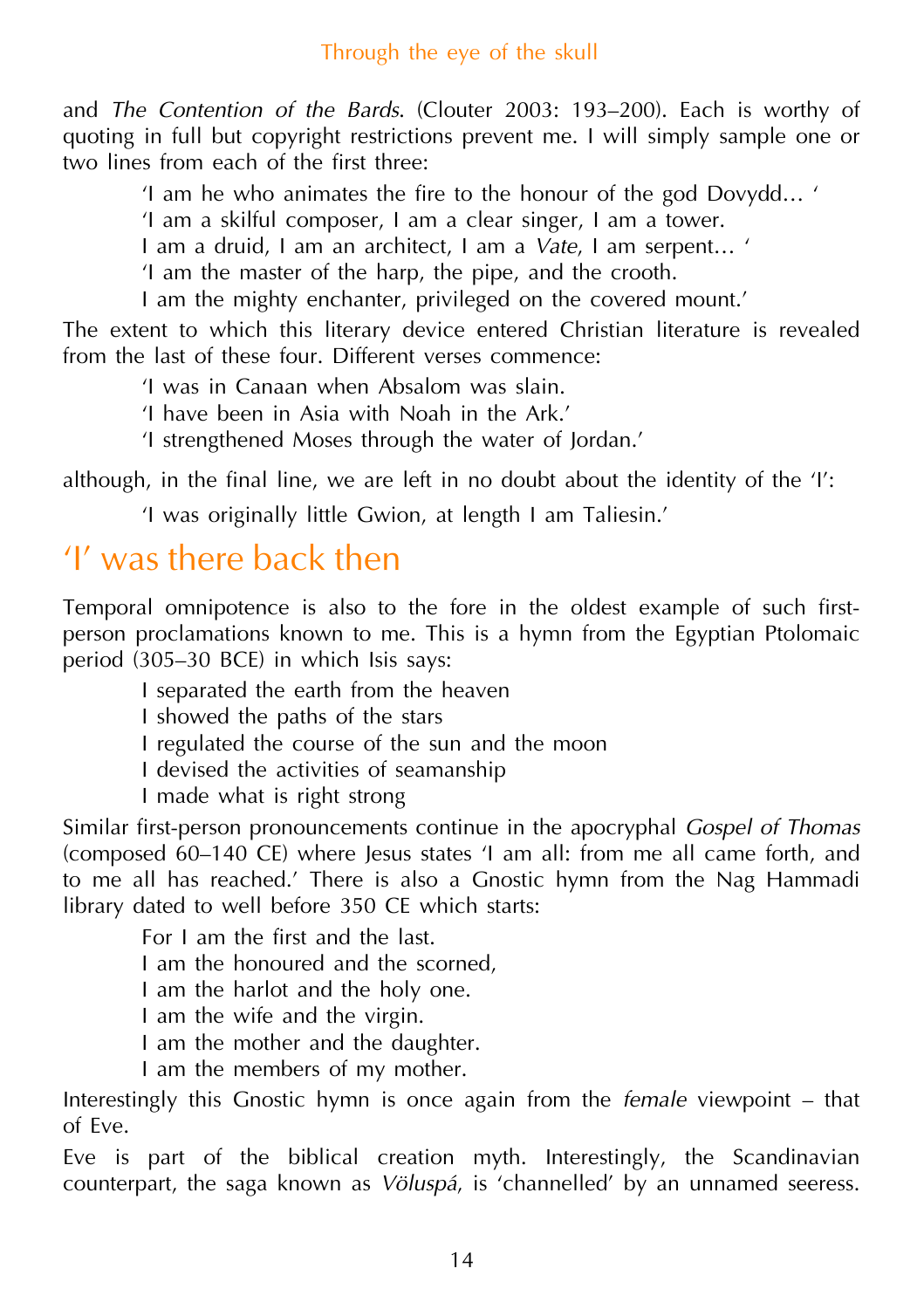This makes more sense when we realise that *Völuspá* contains both an account of the creation of the universe and a prediction of the end times, known as Ragnorök. In the translations of *Völuspá* I have encountered there is no overt 'metaphysical relocation of self' – although the ability to be 'all knowing' about the future is, in itself, more than partway towards having the gnosis of a deity.

Given such precedents for female perspectives, what if we read the *Song of Amhairghin* from a *female* fist-person perspective too? Given the bellicose passages, perhaps that of Mórrígán, the most important Irish war-deity? Certainly it conforms with modern political correctness in that all the exemplars of nearomnipotence are 'gender-neutral'.

# 'Alfred ordered me made'

Moving back to more solid evidence, although perhaps even more strange to modern minds, the inscriptions on Anglo-Saxon and Viking weapons, scabbards and other prestigious objects are written in the first person. The most famous of these is the one on Alfred's Jewel, with translates as 'Alfred ordered me made'.

In the Scandinavian sagas weapons had individual names – just as in a later era King Arthur's sword was known as Excalibur. So perhaps it is not too surprising that this sense of individuality – of weapons as other-than-human persons – should be associated with inscriptions which read in the first person.



*The ninth century Alfred's Jewel with the inscription* Aelfred mec hewt gewyrcan, *meaning 'Alfred ordered me made'.*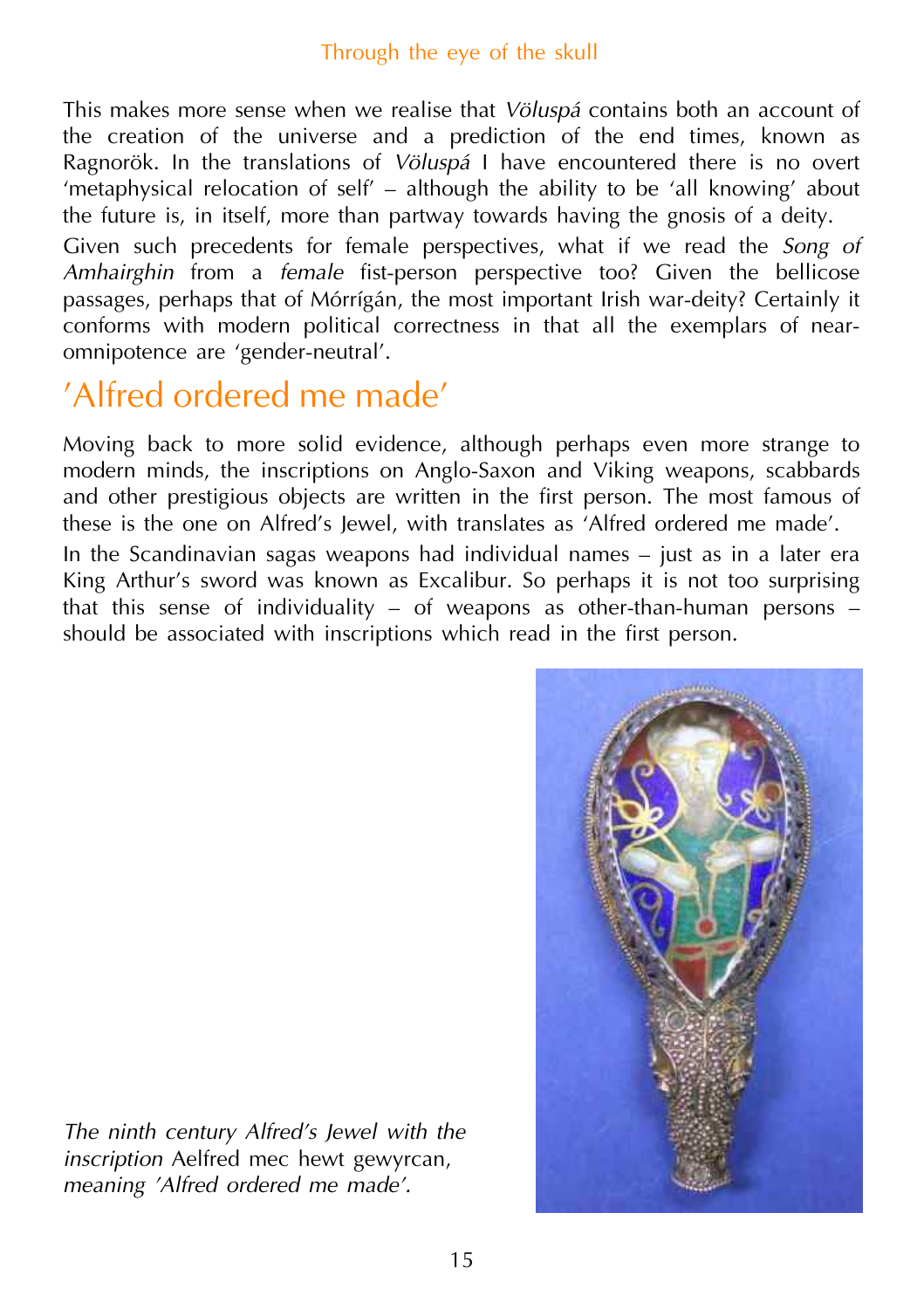All these examples reinforce the notion that Anglo-Saxon culture was familiar with such *ekstasis* relocations of self akin to looking 'through the eye of the skull', and this singular survival into twentieth century Scottish Traveller culture has much more extensive origins with the British Isles.

For example, this tradition persisted in the inscriptions cast into English church bells. Sometimes it is the name of the donor but sometimes more sobering thoughts, such as this one from a bell cast in 1745 for Amersham, Buckinghamshire:

Unto the church I do you call Death to the grave will summon you all. (Camp 1988: 36)

## You call it shamanism, I call it animism

The shape-shifting of Amhairghin and Taliesin have been deemed 'shamanic' by any number of popular writers. As I have recently opined in *Souls, Spirits and Deities,* shamanism has become one of those 'Humpty Dumpty' words that means whatever the person using it wants it to mean. So those who think that such shape-shifting is shamanic are entitled to use the word in this manner – but I am equally entitled to say that using the word in this way is all-but meaningless! (Trubshaw 2013a: 25–8) In this study I have no interest in what Mircea Eliade misappropriated under the rubric 'techniques of ecstasy' – but I am deeply interested in the 'techniques of *ekstasis*' shown by these first-person viewpoints and 'metaphysical relocations of self'.

For present purposes there are much more useful words than shamanism – such as 'animism'. Or at least 'animism' as it has been redefined by scholars such as Graham Harvey to denote whole realms of 'other-than-human-persons'. Again, *Souls, Spirits and Deities* offers an overview of Harvey's approach (Trubshaw 2013a: 4–6). Suffice to say here that, whereas in English the word 'person' has a fairly narrow sense, in non-Western cultures there is often a sense that human persons are just part of a spectrum of person-like entities. Irving Hallowell invented the phrase 'other-than-human-persons' to describe Ojibwe beliefs (Hallowell 1960) and it is a phrase which provides a useful way to think collectively of souls, spirits and deities.

More importantly, this collective idea of 'other-than-human-persons' also provides a convenient approach to the metaphysical relocation of self that is achieved when looking through the eye of the skull – whether of a dead sheep, a dead woman, a deity, or even perhaps the World Tree.

The Old Testament reveals that giving prophecies in the first person – acting as the 'mouth of Jahweh' – happened quite frequently. But in pagan Europe such pronouncements are most commonly associated with female seeresses, such as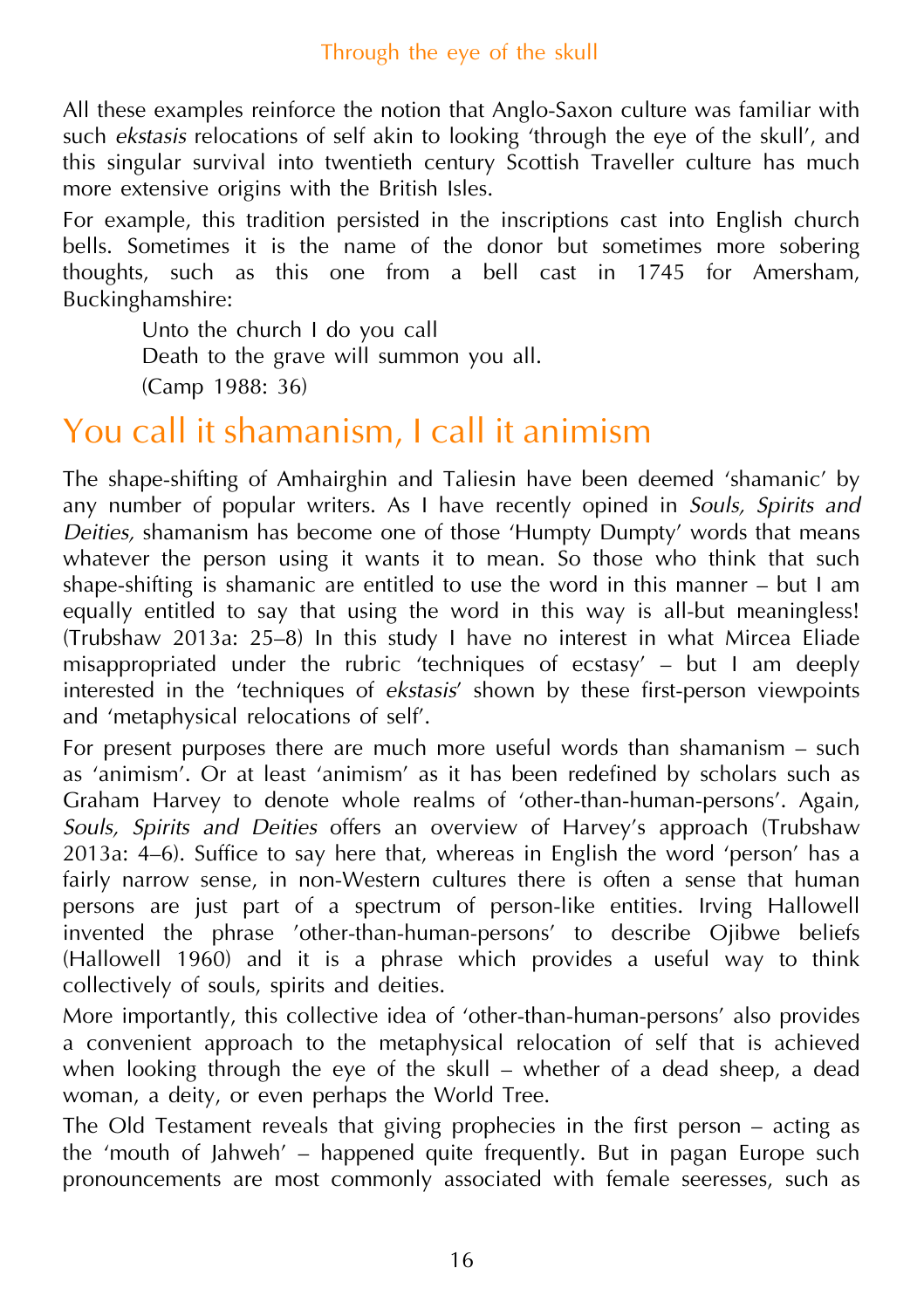the Pythia of Classical Greece, or the *volur* and *nornir* of north Germanic and Scandinavian legends. I have already noted that the predictions of the end times in the saga *Völuspá* are given by an unnamed seeress.

Given that there is plenty of evidence for the use of trance in the rituals when such oracular pronouncements are made (see Price 2002; Tolley 2009; Bek-Pedersen 2011) then there is a strong possibility that these prophesising women spoke in the first-person along the formulaic lines of 'I have seen…' and 'I have heard tell... '. If my suspicion is correct then it would bring such first-person pronouncements – the first-person personification of 'fate' – into the repeated experience of everyone within those societies. Little wonder that this technique of *ekstasis* would also be an 'Otherworldly' way of composing more formal poetry. Later in this study I will speculate further about such 'ecstatic' women. But for the moment note that this technique for the 'metaphysical relocation of self' is very much alive and well in our time. The most successful modern day oracle – at least commercially – has been James Redfield's New Age catechism published in

1992 as *The Celestine Prophecy*. If you are not one of the twenty million people worldwide who have bought a copy (or one of the countless readers of a borrowed copy) then this too is told in the first person, with the 'I' of the story never identified as to gender, age, race or culture.

# The invoking 'I'

Anyone with any sort of magical training would already be well aware that speaking in the first-person is a powerful technique for the 'metaphysical relocation of self' into a spirit or deity, whether the intention is divinatory or otherwise. We are talking here about the powerful techniques of 'invoking' a supernatural entity, as opposed to merely 'evoking' one. Early modern magicians, such as John Dee, mostly evoked such entities – that is, summoned them to the outside of the protective magic circle inside which the magician was standing. But sometimes the intention of the rites was to *invoke* – as it were, manifest the entity inside one's own body. And if that sounds fairly hair-raising, then what if the entity to be invoked is a deity?

But bear in mind that priests do it every time they celebrate Mass. Almost. When the celebrant lifts the bread and the blood at the pivotal moment of the liturgy he says '… this is my body… this is my blood'. These Words of Consecration (also called the Words of Institution) are of course not true first-person accounts but are reported speech – the priest is quoting the words of Jesus at his Last Supper. The preceding part of the liturgy has summarised that event.

The following version of the Words of Institution from the Book of Common Prayer are still used by Anglicans: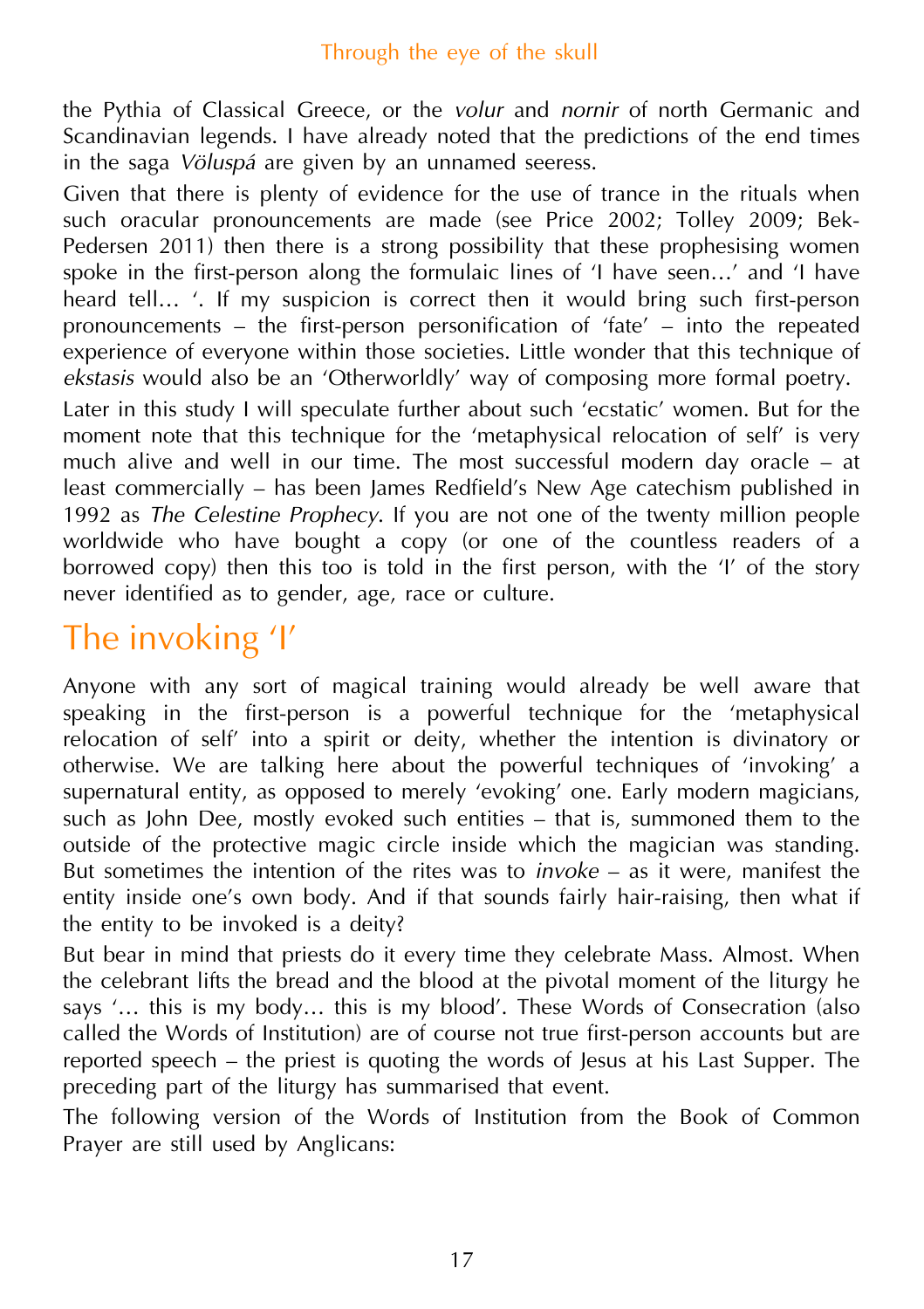For in the night in which he was betrayed, he took bread; and when he had given thanks, he brake it, and gave it to his disciples, saying, 'Take, eat, this is my Body, which is given for you. Do this in remembrance of me.' Likewise, after supper, he took the cup; and when he had given thanks, he gave it to them, saying, 'Drink ye all of this; for this is my Blood of the New Testament, which is shed for you, and for many, for the remission of sins. Do this, as oft as ye shall drink it, in remembrance of me.'

### *Volvas* and vulvas

However our minds do not necessarily distinguish 'subconsciously' between actual first person statements and events reported in the first person. They open up a 'sleight of mind' – and in this case to intentionally enhance the dramatic effects of the rite.

So far in this study I have speculated about the use and possible significance of the first-person in early literature. I hope that these suggestions are, if not provable, at least worthy of some consideration. However in the rest of this study I want to speculate more wantonly. I am going to assume that such metaphysical relocation of self was a commonplace part of north European and south Scandinavian culture. Having made that assumption I want to look at some of the all-but-unmentionable aspects of that culture – the ones the medieval clergy found so 'troublesome' they would not clearly record.

These Christian scribes refer to 'professional seeresses' called either *seiðr, volur, volr* or *volva* (the apparent similarity between *volva* and 'vulva' is however merely a red herring)*.* These seeresses also appear in Scandinavian sagas. So far as we can tell they travelled around in groups and, once a year, foretold the future of each farm as they visited. Whatever they did involved one of them sitting in something referred to as 'the high seat' or 'high tower'. In the saga known as *Sólarljóð* ('Song of the Sun') the seeress recounts:

On the chair of the *nornir* I sat nine days, then I was raised up on a horse, the giantesses' sun shone grimly from the cloud-dripper's clouds

But there was something indecent about this process of prophecy which the writers – by their very nature Christian converts – deliberately left out of the accounts. A focused account of 'professional' Dark Age divination has yet to be written but provisional information is available, although dispersed in a number of scholarly works (such as North 1997: 87; DuBois 1999: 122ff; Price 2002: 78, 113, 168–9; McKinnell 2005: 95–108; Tolley 2009: 25–6, 152, 419ff).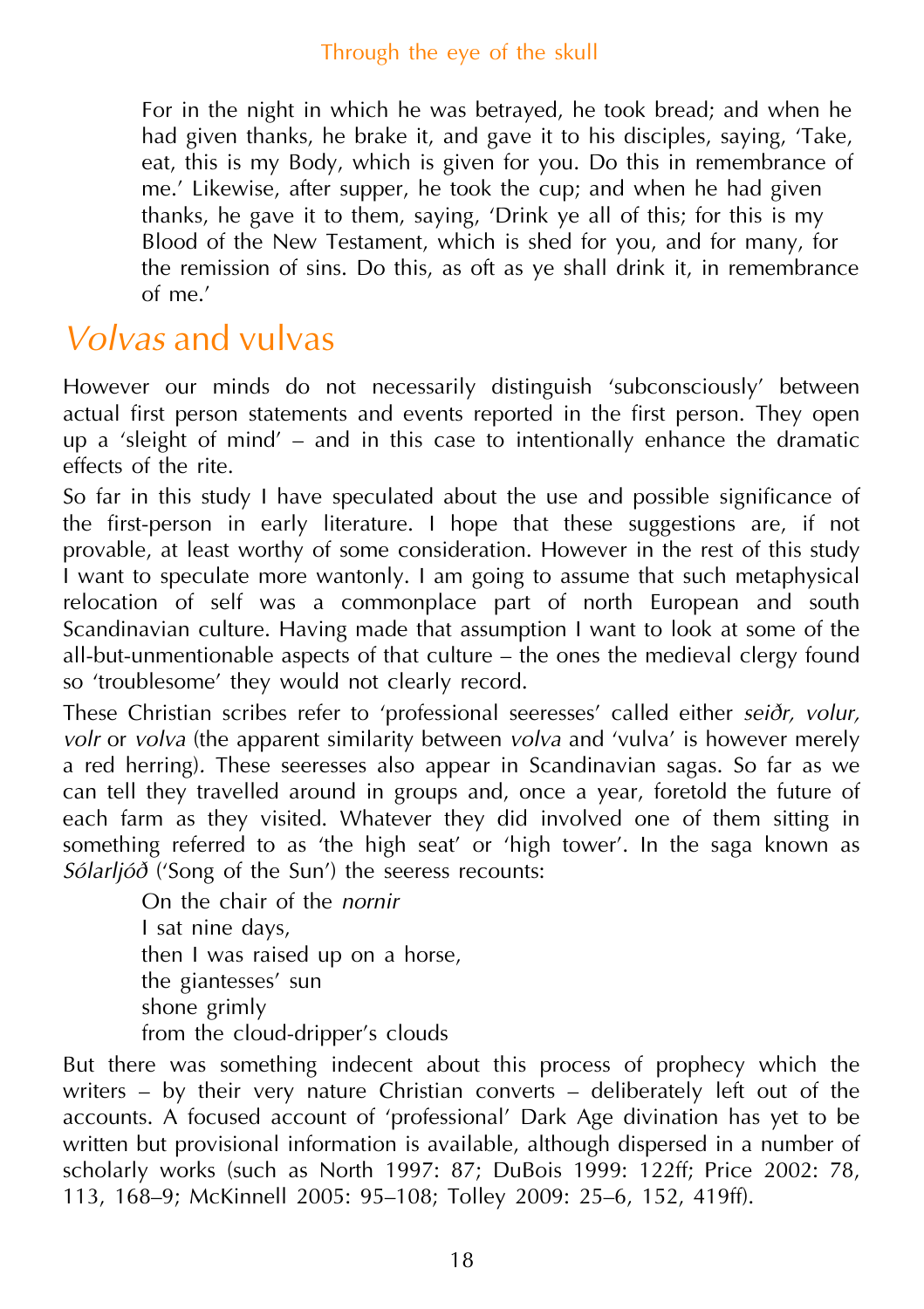Clive Tolley has discussed in some detail the formulaic start to the *volvas'* prophecy ritual described in *Voluspá*. In summary, the seeress declares how:–

- $\cdot \cdot$  her knowledge stretches back to the beginning of the world;
- $\cdot \cdot$  she was reared by the denizens of primordial time (the giants):
- $\cdot$  she remembers the nine worlds and the nine giantesses;
- $\cdot \cdot$  she remembers the world tree under the ground (i.e. before it had sprung).

She recites the lore of this ancient time in the first person, in other words as her own experience. In a subtle use of both the first and third person, at one stage in the rite the soul of the *volva's* predecessor speaks through her (Tolley 2009 p476– 7; 481–2). While these details are only partly relevant to the main purpose of this essay, they reveal that the rites were part of a complex myth, with the seeress having an essentially timeless existence.

# 'I have dreamt for you…'

Many of these mythic traits can also be discerning in the rites associated with 'theraputic dreaming' in India discussed by Wendy Doniger O'Flaherty in her book *Dreams, Illusions and Other Realities* (O'Flaherty 1984). The literature associated with such dreaming contains a number of examples of transpersonal dreaming, including such expressions as 'I have dreamt for you… '

While any worthwhile discussion of dream therapy would be inappropriate in this short essay, suffice to note that 'dream incubation temples' are known throughout the Greek and Roman empires. In Britain the Roman temple at Lydney, Gloucestershire, is interpreted as such a place, and the unexcavated Roman temple at Thistleton, Leicestershire, has a similar plan.

In such temples a person went through purification ritual and then slept in a special part of the temple. In the morning the *theraputes* (the origin of our word 'therapist') interpreted the patients' dreams and advised them on appropriate



*Part of Lydney temple in 1992.*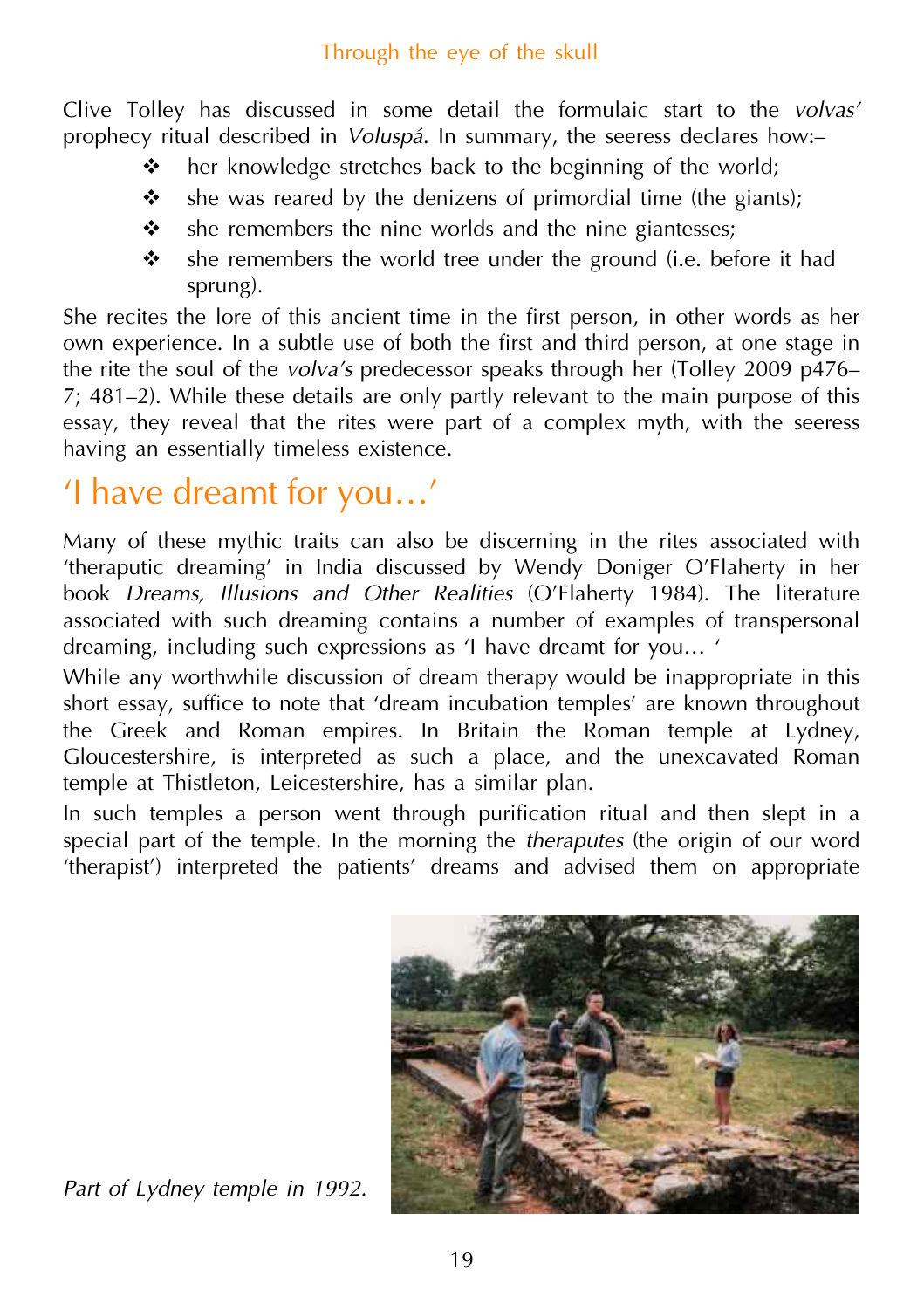*Breedon angel.*



cures. Presumably the pre-sleep rituals involved consuming food or drink which helped both sleep and memorable dreams. Perhaps it is not entirely coincidental that a tenth century depiction of an angel, now in the church at Breedon on the Hill, Leicestershire, is shown with two opium poppies. Is this the angel of sleep? Or the angel of healing? Or tantalisingly inconclusive evidence that the tenth century minster at Breedon functioned as a successor to Roman dream incubation temples? After all opium is still a very effective painkiller and until less than a hundred years ago used to be something of a cure-all – and the side-effects include inducing sleep and vivid dreams. [See also Trubshaw 2017.]

## What's in a name?

If this study was only concerned with pre-Christian Scandinavia then any of the words *seiðr, volur, volr* or *volva* could be used to describe them. If there were originally differences between, say, a *seiðr* and a *volva* then such distinctions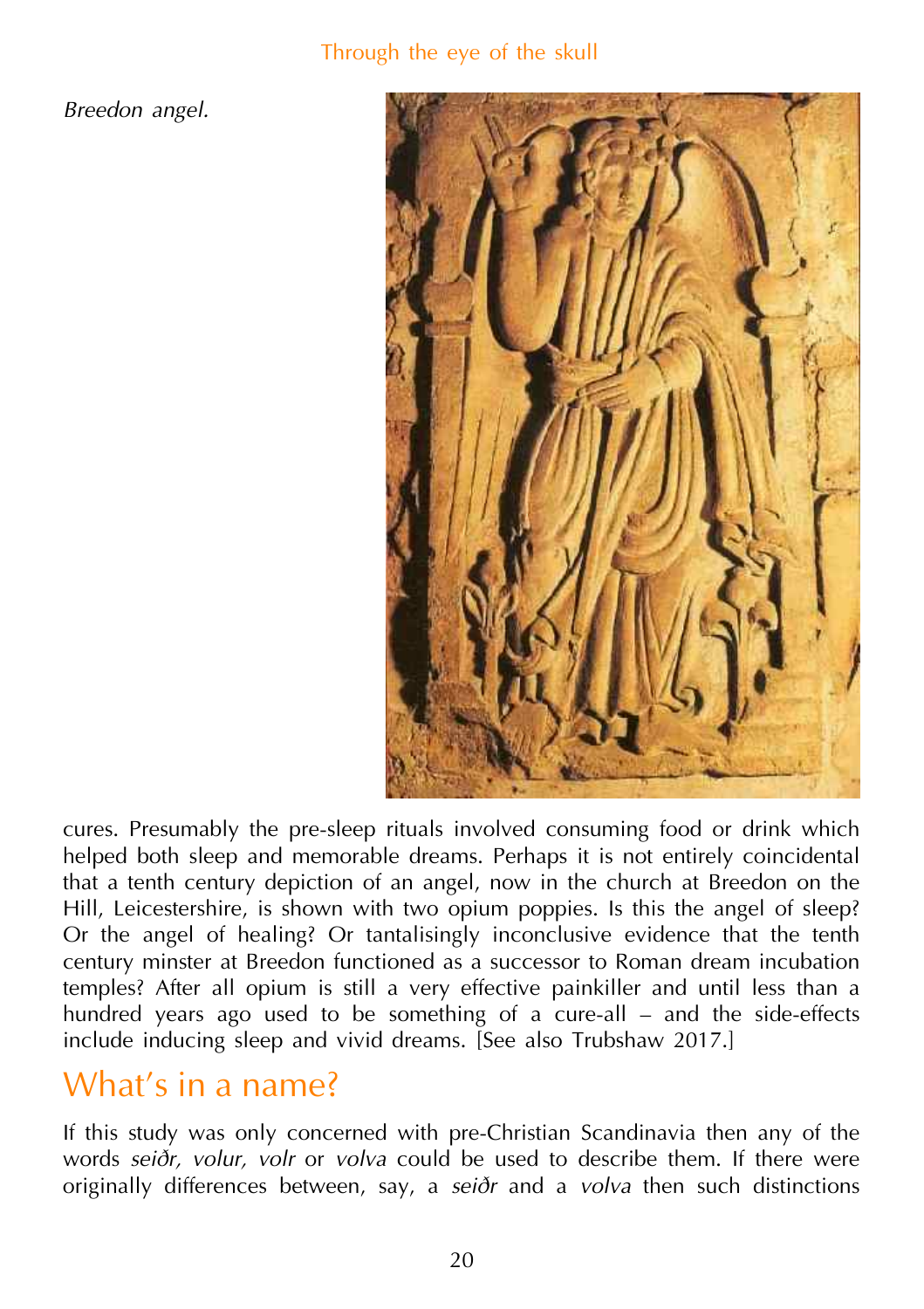seem to have been lost to us. However there is something of an unbridged chasm between Scandinavia and contemporary inhabitants of Britain. The relatively few surviving documents in Old English simply make no reference to such women and their activities. On the face of this the absence of linguistic evidence should lead to the presumption that this is evidence of absence. But, as I will justify in the next section, that would fly in the face of a substantial amount of medieval iconography in Britain.

What does not help, in my opinion, is to refer to the supposed British women by Scandinavian words such as *seiðr* or *volva*. So I have adopted the word 'seeress', with apologies for such unpronounceable derivations as 'seeresses's'. Although the sense of 'seer' as denoting one who sees divine revelations only appears in vernacular translations of the Bible from the late fourteenth century (rendering the Latin *videns*, Greek *bleptor* and Hebrew *roeh*) the root word is Old English, *seon*, which becomes the Modern English verb 'see'. So for the rest of this study I will use the word *volva* to refer to Scandinavian women, even though the original sources might deem them to be *seiðr, volur, volr* or *volva*. And I will use the word 'seeresses' to refer to their putative Anglo-Saxon counterparts. And, in this context, 'Anglo-Saxon' most certainly includes 'Anglo-Scandinavian'.

# Vagina monologues

We have no recorded examples of what the Scandinavian *volva* said and only a broad indication of the whole ritual. However, as already noted, *ic gefraegn* 'I have heard... ' is a common opening line to Old English poems (Raw 1978: 6; 30). So did Anglo-Saxon seeresses – and maybe the *volva* too – express their prophecies in the first person, but while 'impersonating' a deity or spirit of place? Presumably this would have been the female tutelary spirit, one of the *dísir*.

If so – and using 'if' to take giant strides – was the source of the *volva's* and seeress's insights thought of as the 'original chaos' out of which everything is created, and out of which a primordial creative energy is continually emanating? (Trubshaw 2013a: 45–7) The source of this all-pervading energy is sometimes envisaged to be a supernatural cauldron – and magical cauldrons (although not explicitly primordial ones) feature prominently in some of the Irish and Welsh myths.

In addition, this primordial creation is frequently linked in myths with primordial acts of procreation and gestation – the goddess giving birth. So let's take another giant stride and speculate what caused the clergy to 'turn the other way', at least when it came to recording what they knew. Were the *volva* speaking 'on behalf' of the tutelary goddess by adopting a birthing position? A modicum of ventriloquism skills (or a handy scarf, mask, veil or whatever covering the lower face) would add to the effect. As would something akin to a Punch and Judy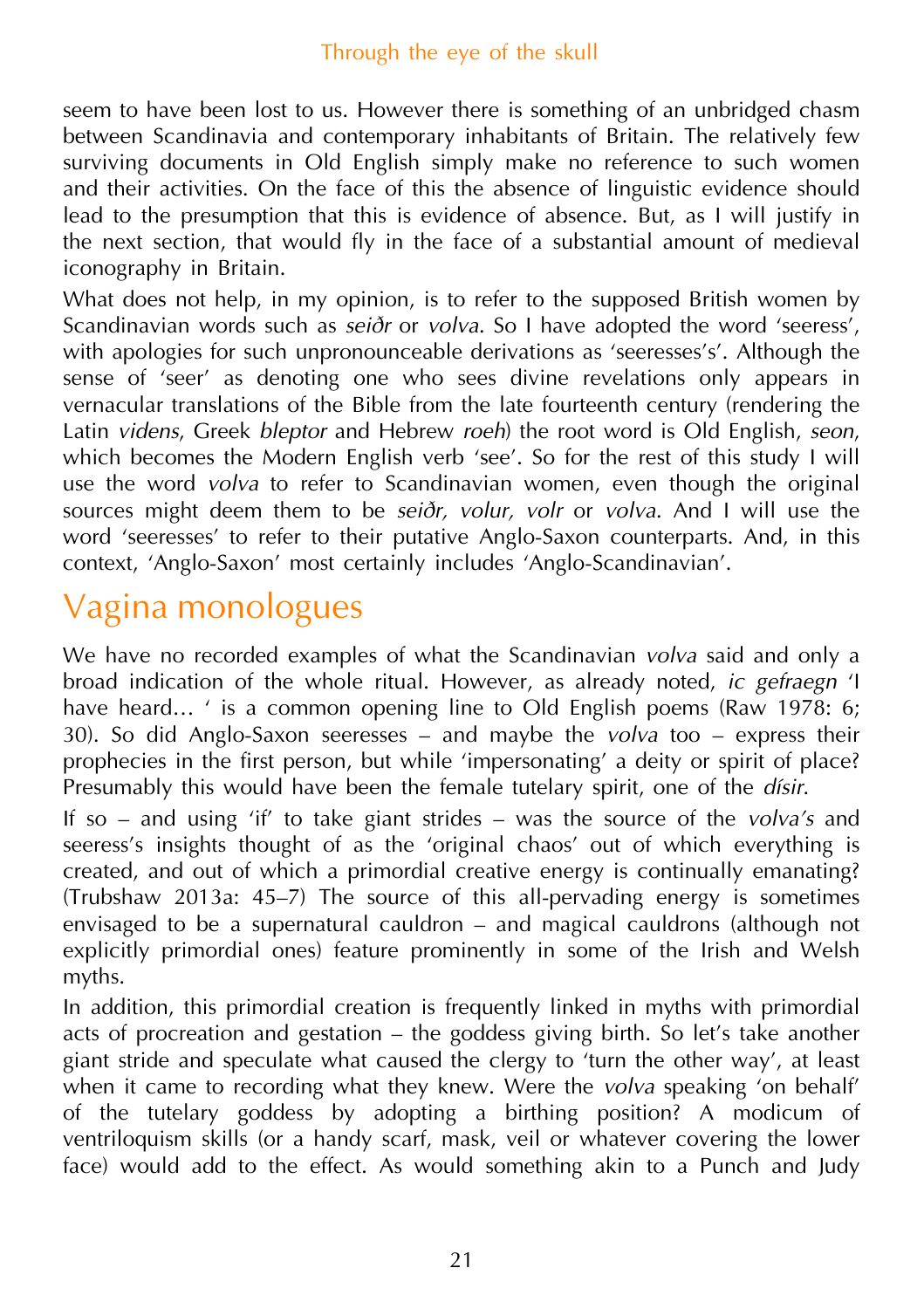*Mary on Throne of Wisdom, from a late fourteenth century book of hours. Is this an entirely Christian image. Or was it in some way a successor to a* volva *sitting on her High Seat?*



professor's swazzle. The *volva* would, to use a current vernacular expression, be 'talking out her arse'…

Alby Stone has suggested that there may be something about these rituals which made them even more offensive to the clergy – in some manner they involved menstrual blood. To this day there are strong taboos which, if transgressed, incite considerable emotional impact (Stone, pers. comm. Jan 2013). Both the women and their blood are regarded as ritually impure, an attitude which may – as with Judaism – extend to *all* blood, whether human or animal, being regarded as 'unclean'. Indeed, in a great many traditional societies menstruating women are, in various ways, temporarily excluded. The 'high towers' of the *volva* just *might* be such places, or ritual emulations of them.

The Christian worldview breaks with Judaism with respect to blood. Nevertheless all blood, not specifically menstrual blood, is highly charged because of the crucial significance of blood in the Eucharist rite. For example, the adjectives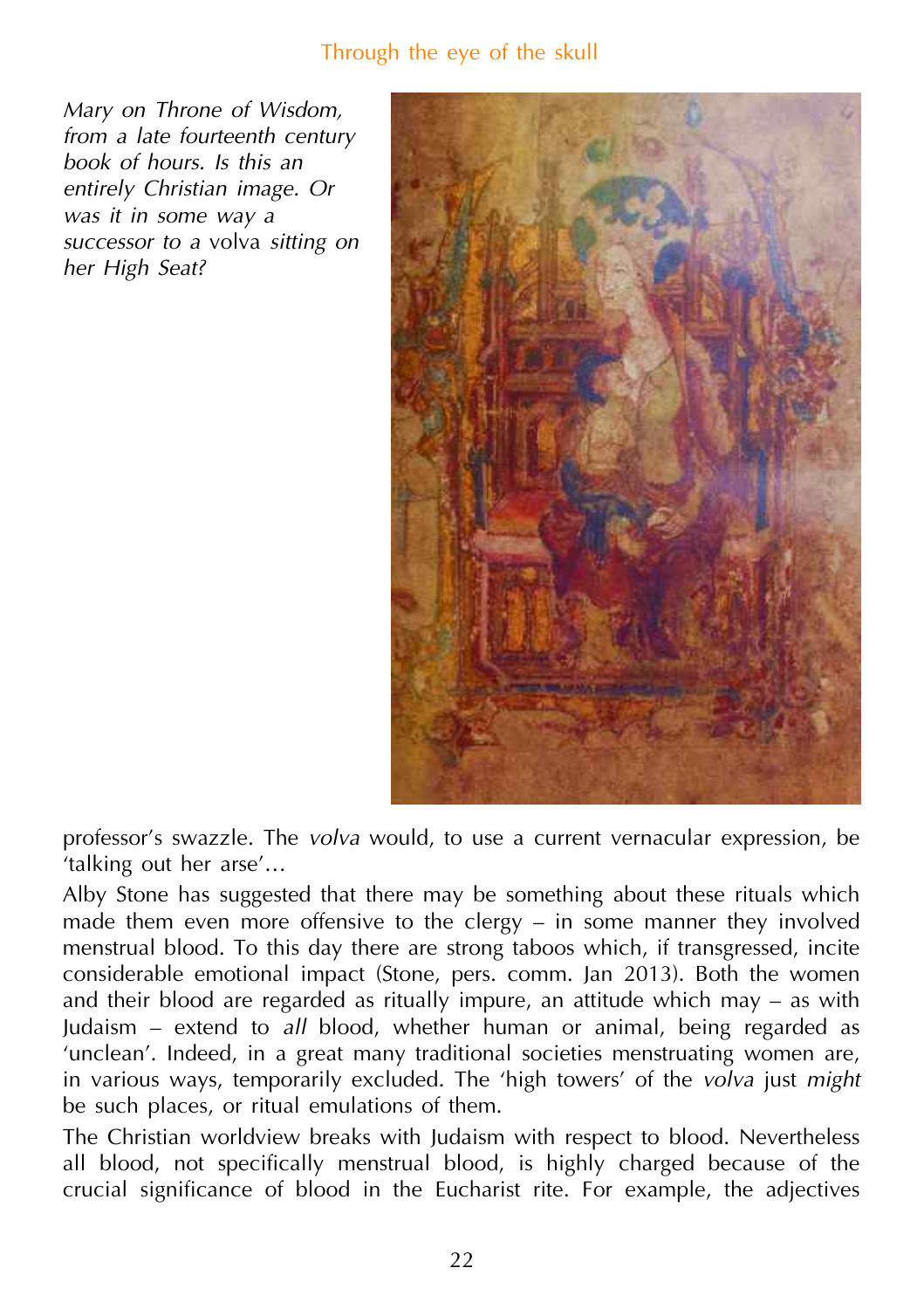*Hans Baldung Grien's wellknown drawing of three witches.*



'bloody' and 'bleeding', while innocuous and merely descriptive if followed by, say, 'hand' or 'inside', take on entirely different sensibilities if followed by, say, 'hell' or 'idiot'. The Christian view of blood arises from – although in some ways 'against' – preceding Judaic outlooks. With the above thoughts in mind, now consider just how transgressive the Last Supper was for the disciples – brought up within a Jewish worldview – when asked to imagine that the wine they were offered had been transformed simultaneously into human and divine blood… But Christian veneration of the blood of Christ does not extend to positive associations with the blood of women – early medieval clergy would find any ritual use of menstrual fluids exceptionally 'transgressive'. It was perhaps less a case of not wanting to discuss this, but of having no place in their worldview where this could be 'accommodated'.

If there is any validity to this suggestion that the *volva* uttered such 'vagina monologues' then they would have adopted a position akin to either of the two of the most traditional birthing postures – either laid back, feet in the air, head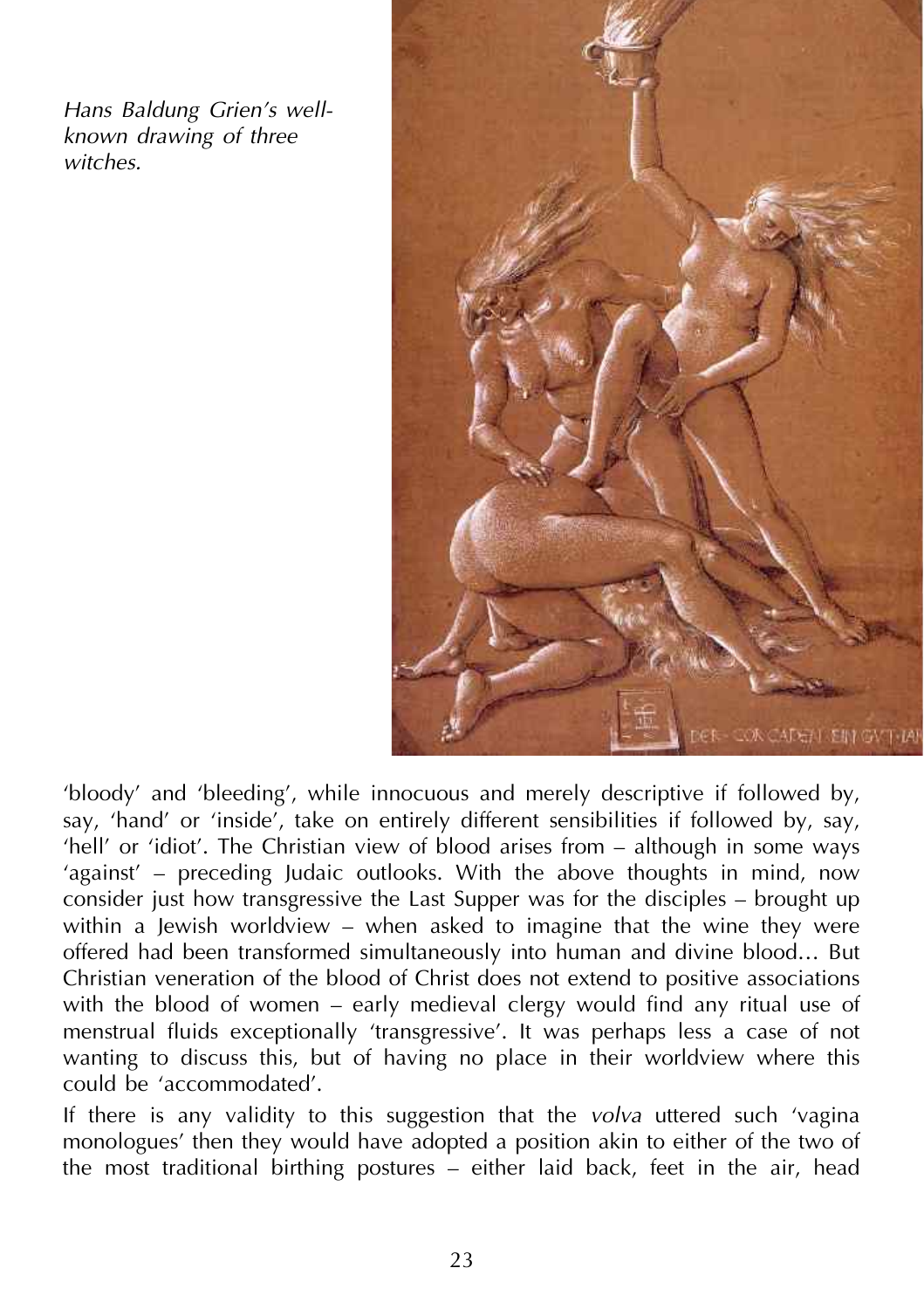*The twelfth century sheela-nagig corbel at Kilpeck, Herefordshire.*



between the knees, or kneeling down with the head facing outwards below the buttocks (see Hans Baldung Grien's illustration).

One of these postures would also add the right amount of parody to the naked male contortionists depicted on stone corbels and wooden roof bosses in the thirteenth to fifteenth century. This posture is still a gesture of contempt among women in eastern European. The other posture is 'parodied' in the less common female exhibitionist carvings referred to as 'sheela na gigs' or a recognisable variant.

The earliest known instance of the phrase 'sheela na gig' is about 1770. But it makes no sense in Irish or etymologically. Much ink has been spilt by non-Irish speakers as to what this phrase meant in Irish before it was corrupted. But the pseudonymous 'Galteeboy' seemed to put the matter to rest in an online posting in 2006. He argues that sheela na gig is a corruption of the words *shee lena gig***.** Rendering this as 'sheela na gig' is an easy enough mistake to make, doubly so for an eighteenth century English-speaker unfamiliar with Irish slang.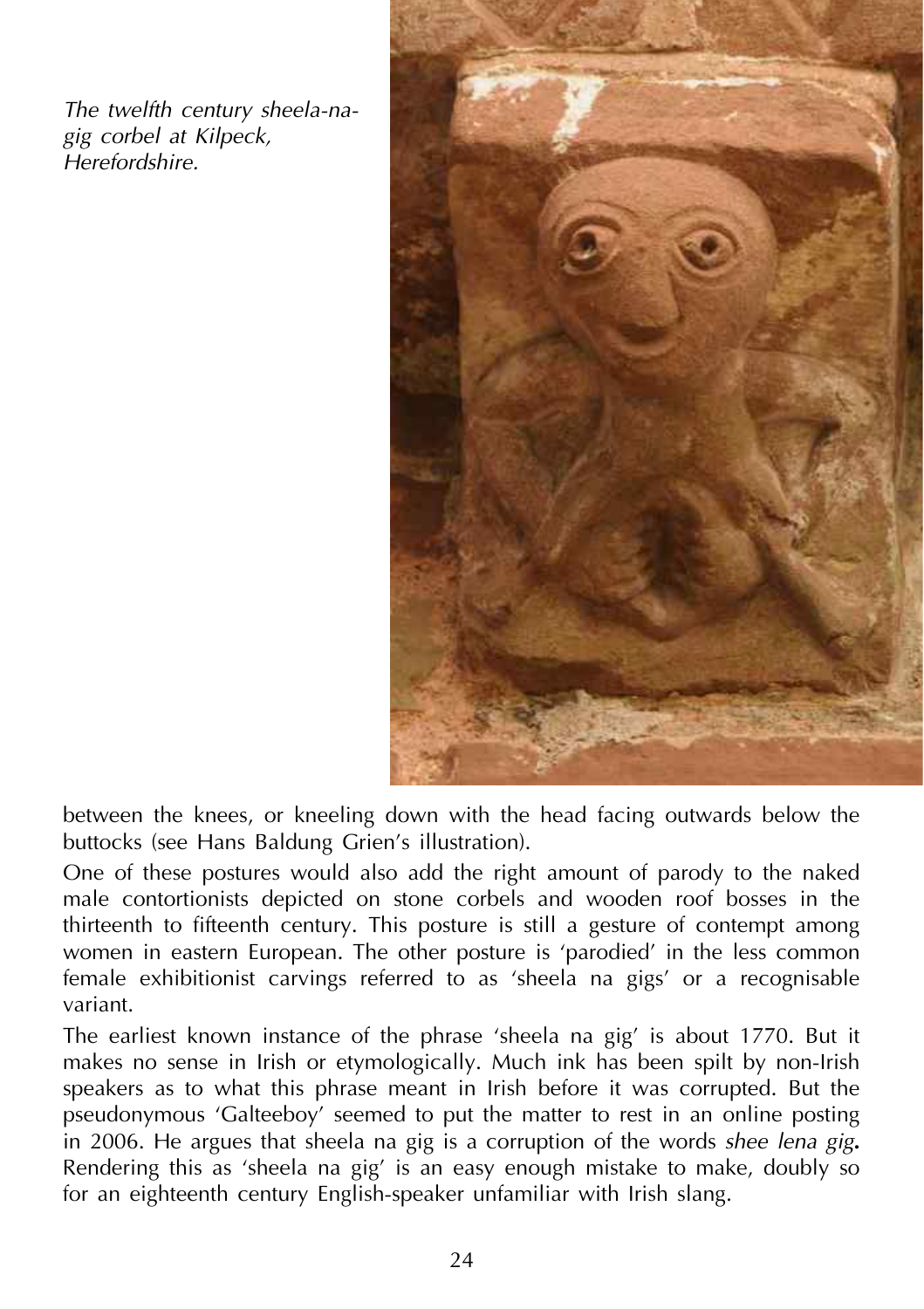'Shee' is just a phonetic spelling of *Sídhe,* the widely-used Gaelic word for 'fairy woman' or sprite; after the eighteenth century it also begins to be used for a fairy mound or a mound beneath which the fairies lived. But in the eighteenth century – when the corruption 'sheela na gig' is first attested – *Sídhe* meant 'fairy woman'. The word *lena*, then and now, means 'with her'. So, *folaíonn dífhostú fostaí d'fhoirceannadh a conartha fostaíochta lena fostóir* translates as 'dismissal includes the termination by an employee of her contract of employment *with her* employer'.

*Gee* or *gig* – pronounced with a hard 'g' as in 'go' – are two ways of spelling the same slang word. If you look again at the photograph of the Kilpeck carving and think of her as a *Sídhe* then the phrase 'The Fairy woman with her… ' should be fairly easy to complete. The word is still current slang. Galteeboy also states that an unspecified online dictionary of Irish slang confirms this: 'Gee, Gee-box (n): female genitalia'. The Irish-born writer Tom Murphy, in his 1994 book *The Seduction of Morality*, provides confirmation that this use of 'gee' is still current:

She withdrew her arm and then took her hand upwards to stroke the curve of her belly, then downwards again, through the hair, turned the fingers in between her legs to find the it of the girl, the what, the quem, gee, the job, the word that offended her, the font, the nothing, the everything, the hole, to find it wet. Good.

(Quotation supplied by Anthony Weir, pers. comm. August 2004)

### Wanton women

We should not be surprised that somewhat obscene activities were performed by women. Classical Greek statuettes of a deity known as Baubo or Babo depict her with exaggerated genitals. 'Obscene' worship of Babo continues in rural Greece in communities which are in all other respects Orthodox Christian – the only break with beliefs going back over two millennia is that she has been demoted to a saint who is regarded as a 'sacred midwife' (Håland 2013: 258–60).

The Scandinavian sagas give the impression that the *volvr* were dangerously independent, at least by the standards of a society in which women's status was defined in terms of their fathers or husbands. Were they also somewhat wanton? If so we have an Old English word, *hygegalan,* means 'wanton' but also has the sense of 'innuendo'. The riddles about the onion and the washleather, quoted earlier would, I strongly suspect, have been deemed *hygegalan*.

By the sixteenth century the idea of women gathering together for more-or-less ritual purposes becomes subsumed into the fantasies of 'witchhunting' clergy and subsequent popular writers. Everything about popular perceptions of medieval 'witches' is misleading. Most of what they purportedly did is merely a product of male fantasies – although from court records it does seem that after a few generations the 'witches' themselves began to 'act out' these fantasises. But any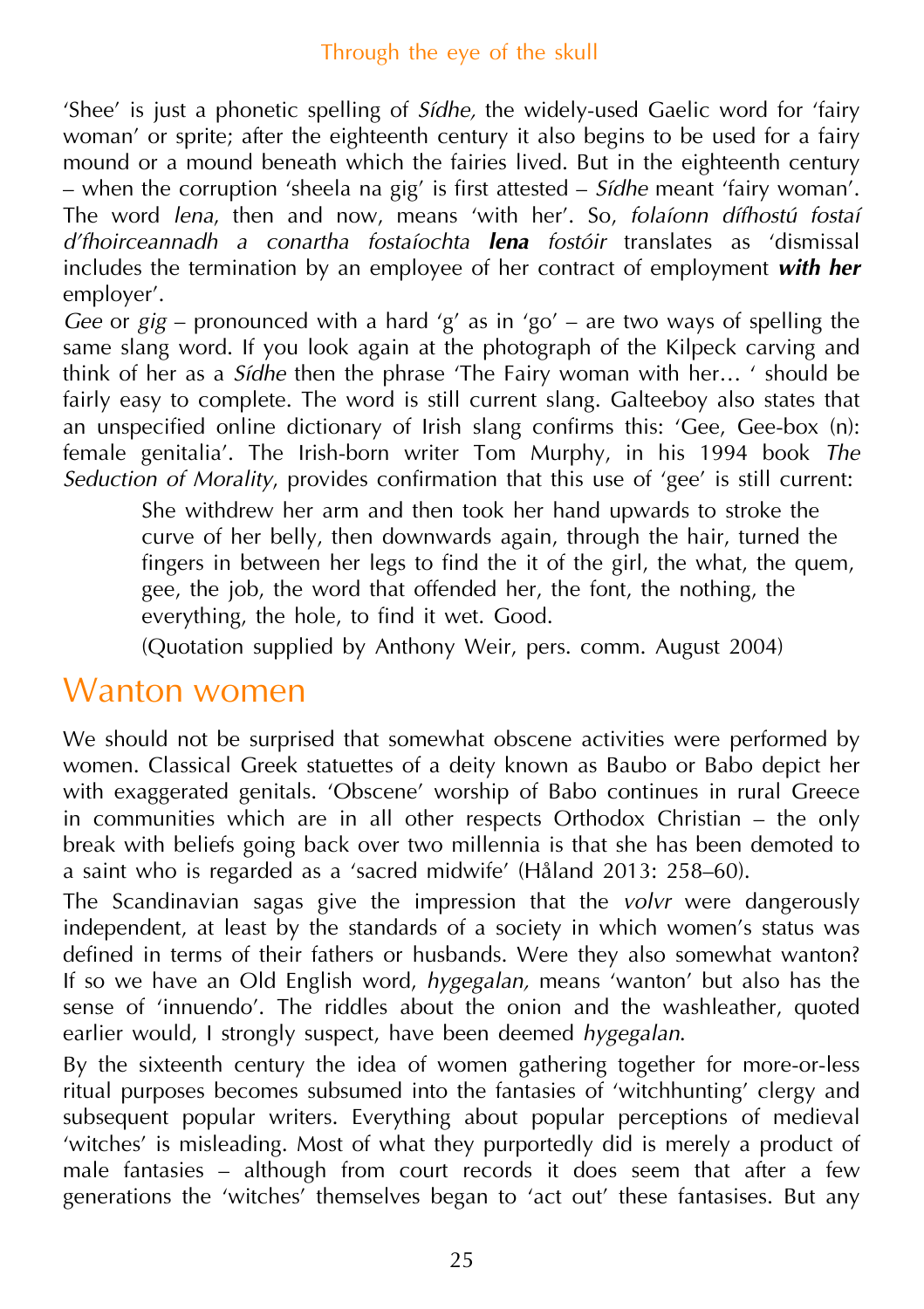understanding of what ritual activities women might have been doing – and not doing – in Europe and Britain before the Inquisition is almost entirely lost to the mists of time.

However, even if most of what we think we know about medieval witches is little more than 'sexploitation', what little more reliable evidence there is from elsewhere (mostly southern European) suggests that there is no smoke without fire. Something about women's 'rituals' was at best bawdy. There is every reason to suppose that these Mediterranean traditions were some sort of survival, within a Christian society, of ribald and obscene pagan customs associated with such deities as Demeter, Persephone, Artemis and Cybele. The extent to which similar customs were once prevalent in northern Europe is unknown.

There are simply too many unknowns and too much prior speculation which needs to be cautiously examined to be able to establish whether such 'wanton women' were wont to perform vagina monologues, and still less to establish whether such monologues were once uttered as if first-person prophecies by a deity. However there is some evidence from Scandinavia which leads towards just such a inference.

# Óðinn and *ergi*

What we do know is that prophecy in Scandinavian sagas was almost without exception a female pursuit. But the exception is a significant one – the deity Óðinn. Yet because of this ability to foretell the future he was deemed *ergi*. There has been considerable academic speculation about what *ergi* was and wasn't. But one of the key pieces of evidence is the law codes which clearly state that this was one of the worse insults a man could make. If someone called you *ergi* then you had the right to kill him without paying *wergild*, the 'fine' (*geld*) for taking a man's (*wer* – as in 'werewolf') life.

Margaret Clunies Ross seems to sum things up though when she wrote than *ergi* 'connoted the act of… sexual denigration of one man by another through the suggestion that the aggressor had been able to use his rival sexually.' (Clunies Ross 1998: 180)

But what has buggery got to do with prophesising rituals? We need to look in more detail at what the women did. They had some sort of staff, referred to in the sagas as a*tamsvondr* or *gambanteinn –* a 'taming wand' – which seemingly had runes carved on it (Price 2002: 179–80). We even have an idea how it was used:

With the taming wand I touch you for I will make you tame girl to my wishes. (Price 2002: 179)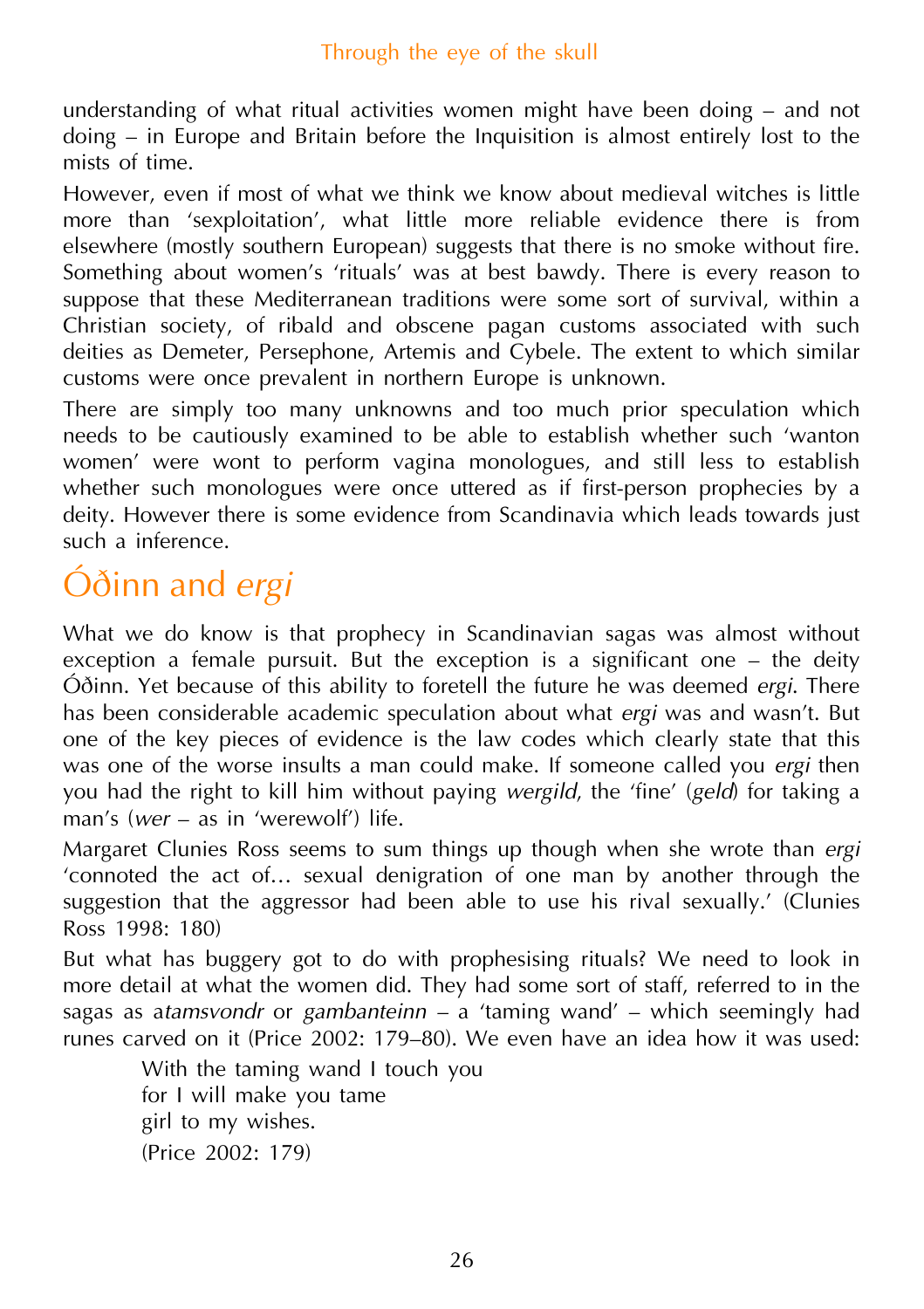Quite who the 'you' is in this passage we need to leave open. Despite the explicit sexual reference, we should assume that 'you' is an Otherworldly entity.

The implication is that we are dealing with a 'taming wand' which had at least some of the attributes of a dildo. Neil Price suggests that masturbation was part of the seeresses's rite, a suggestion first proposed by Jenny Jochens (Jochens 1996; Price 2002: 178–80; 217). Another leading scholar, Clive Tolley, simply notes that the rites of prophecy has 'unacceptable sexual aspects' (Tolley 2009: 259).

While there is room for considerable debate, the suggestion that seeresses made ritual use of the 'taming wand' in a manner akin to a dildo would be consistent with the claims that Óðinn was *ergi*. Putting things bluntly, if such use of a taming wand was essential to the rite, then it was necessary for Óðinn to bugger himself.

As a minor aside, Óðinn sacrificed an eye in his quest for 'wisdom' – although this could be construed as divinatory skills to know the future. Think of the likely auto-erotic consequences of my suggested use of a taming wand by Óðinn. And now think of the folk belief, still current in the 1960s, that masturbation will make you blind… Probably a red herring but as good an explanation as any of the origin of this somewhat odd folk warning.

## Summary

The later parts of this study require several giant strides in the direction the angels fear to tread. Yet, for me, there is a strong sense of plausibility about linking the 'unmentionable' aspects of the *volva'*s rites with both the first-person narratives so prevalent in more-or-less contemporary literature and the enigmatic female exhibitionist carvings. If this study prompts more knowledgeable researchers to look harder at the available evidence – either to confirm or confound my suggestions – then I will be most happy.

However even if my suggestions of 'vagina monologues' fails to convince, the previous observations about the metaphysical relocation of self – often conflating the author with a deity – offer insights into pre-Christian worldviews, which extend into pivotal Christian liturgy and ideology. I have dealt with these in a separate study *Continuity of Worldview in Anglo-Saxon England* (Trubshaw 2013b).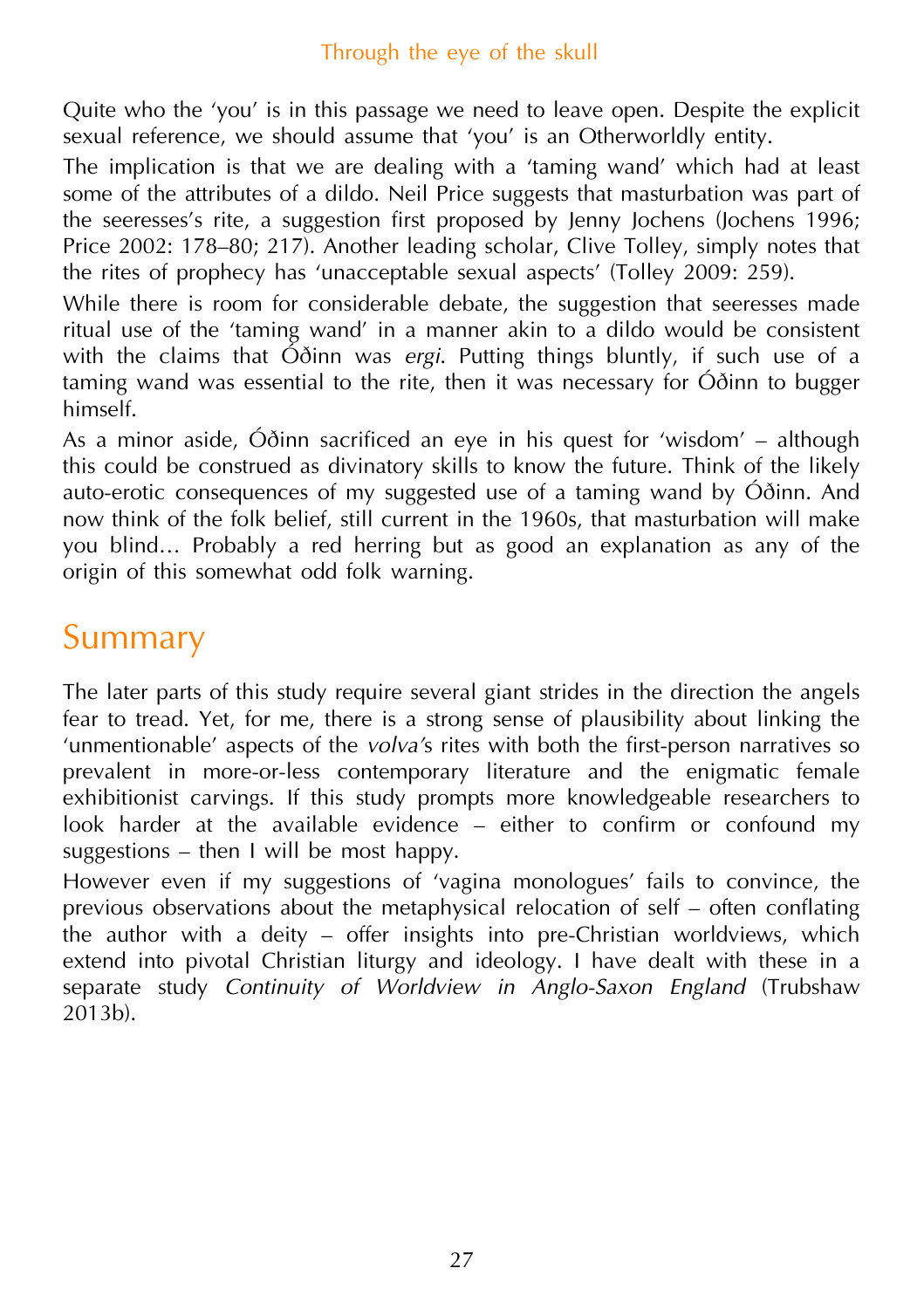# Acknowledgements

As with nearly all my writing projects, greatful thanks to Alby Stone for promptly and cheerfully answering queries about etymology and other arcane matters. My greatest debt is to Sara Reith as without her thought-provoking account of Stanley Robertson I would never have begun to put together this chain of ideas.

### References

Bek-Pedersen, Karen, 2011, *The Norns in Old Norse Mythology,* Dunedin.

- Bradley, S.A.J., 1995, *Anglo-Saxon Poetry,* Everyman*.*
- Camp, John, 1988, *In Praise of Bells: The folklore and tradition of British bells,* Robert Hale.
- Clouter, Gregory A., 2003, *The Lost Zodiac of the Druids*, Vega.
- Clunies Ross, Margaret, 1998, 'Land-taking and text-making in medieval Iceland', in Sylvia Tomasch and Sealy Gilles (eds), *Text and territory: Geographical imagination in the European Middle Ages,* University of Pennsylvanian Press.
- DuBois, T.A., 1999, *Nordic Religions in the Viking Age,* University of Pennsylvania Press.
- Graham, Lloyd, 2010, 'Echoes of antiquity in the early Irish "Song of Amergin"'; online at www.authorsden.com/categories/article\_top.asp?catid=54&id=53506
- Hallowell, A. Irving, 1960, 'Ojibwa ontology, behaviour and world view' in Stanley Diamond (ed), *Culture in History: Essays in honor of Paul Radin,* Columbia UP; reprinted in G. Harvey (ed), *Readings in Indigenous religions,* Continuum 2002.
- Hartnett, Michael, 1969, *The Hag of Beare,* New Writers Press.
- Håland, Evy Johanne, 2013, 'When the dead ensure food: Death and the regeneration of lfe through festivals, food and social gathering during the ritual year in modern and ancient Greece', *Cosmos*, Vol.28.

Harvey, Graham, 2005, *Animism: Respecting the living world,* Hurst.

- Higley, Sarah L., 2003, 'The wanton hand: reading and reaching into grammars and bodies in Old English riddle 12', in B.C. Withers and J. Wilcox (eds), *Naked Before God: Uncovering the body in Anglo-Saxon England,* West Virginia UP.
- Jochens, Jenny, 1996, *Old Norse Images of Women,* University of Pennsylvania Press.
- McKinnell, John, 2005, *Meeting the Other in Norse Myth and Legend,* Brewer.

North, Richard, 1997, *Heathen Gods in Old English Literature*, Cambridge UP.

O'Flaherty, Wendy Doniger, 1984, *Dreams , Illusions and Other Realities*, University of Chicago Press.